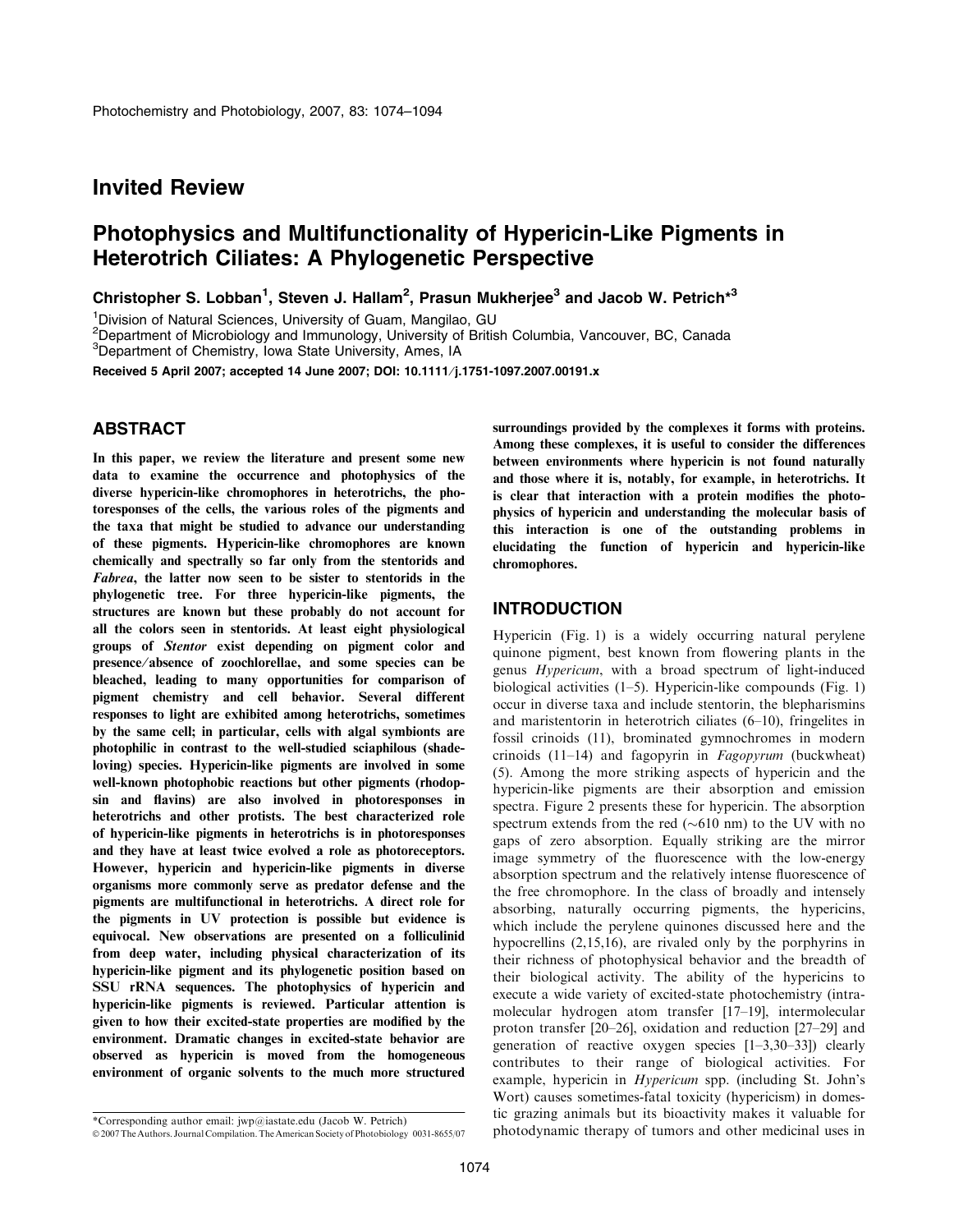

Figure 1. Structures of hypericin and some of its naturally occurring analogs: (a) hypericin, (b) stentorin, (c) blepharismin C, (d) oxyblepharismin C, (e) maristentorin, (f) gymnochrome A and (g) fringelite F.

humans (34). Hypericin is the most thoroughly studied of all the hypericin-like chromophores, and in the course of our discussion, it will often be the chromophore against which others are compared.

In this paper, we review the literature and present some new data to explore the photophysics and multifunctionality of hypericin-like chromophores in heterotrichs, with reference to better-studied hypericin, to advance our understanding of these chromophores, using a phylogenetic framework. We place these studies in the contexts of (1) occurrence of such pigments in ciliates and other organisms; (2) photoreceptor molecules in protists; and (3) chemical defense in ciliates. We do not include the biochemical pathways of sensory transduction, which were recently reviewed by Sobierajska *et al.* (35).

Two roles for hypericin-like photosensitizing pigments have been identified in heterotrichs (Ciliophora: Heterotrichea). First, in *Stentor coeruleus* (Fig. 3) and *Blepharisma japonicum*

these pigments are the photoreceptors for abrupt light-avoidance responses. This role is well established, but there are few details of the signaling cascades leading to ciliary stroke reversal (35–40). These species are, however, susceptible to light in the presence of oxygen and must stay in dim light or darkness to survive endogenous toxicity of their own pigment (37,41,42). Yet the heterotrichs include several photophilic species, *i.e.*, that live in moderate to bright light. Some, including some *Stentor* spp., have endosymbiotic algae (green zoochlorellae in the freshwater species or brown zooxanthellae in the marine *Maristentor dinoferus*) (43–45) (Fig. 3). These species depend on light for photosynthesis, which produces oxygen; some have cortical pigment, but others do not. How do species cope with both photosynthesizers and potentially phototoxic pigments? In addition, there are other, almost colorless species, such as *Fabrea salina,* that are positively phototactic. There has been little work on pigments in such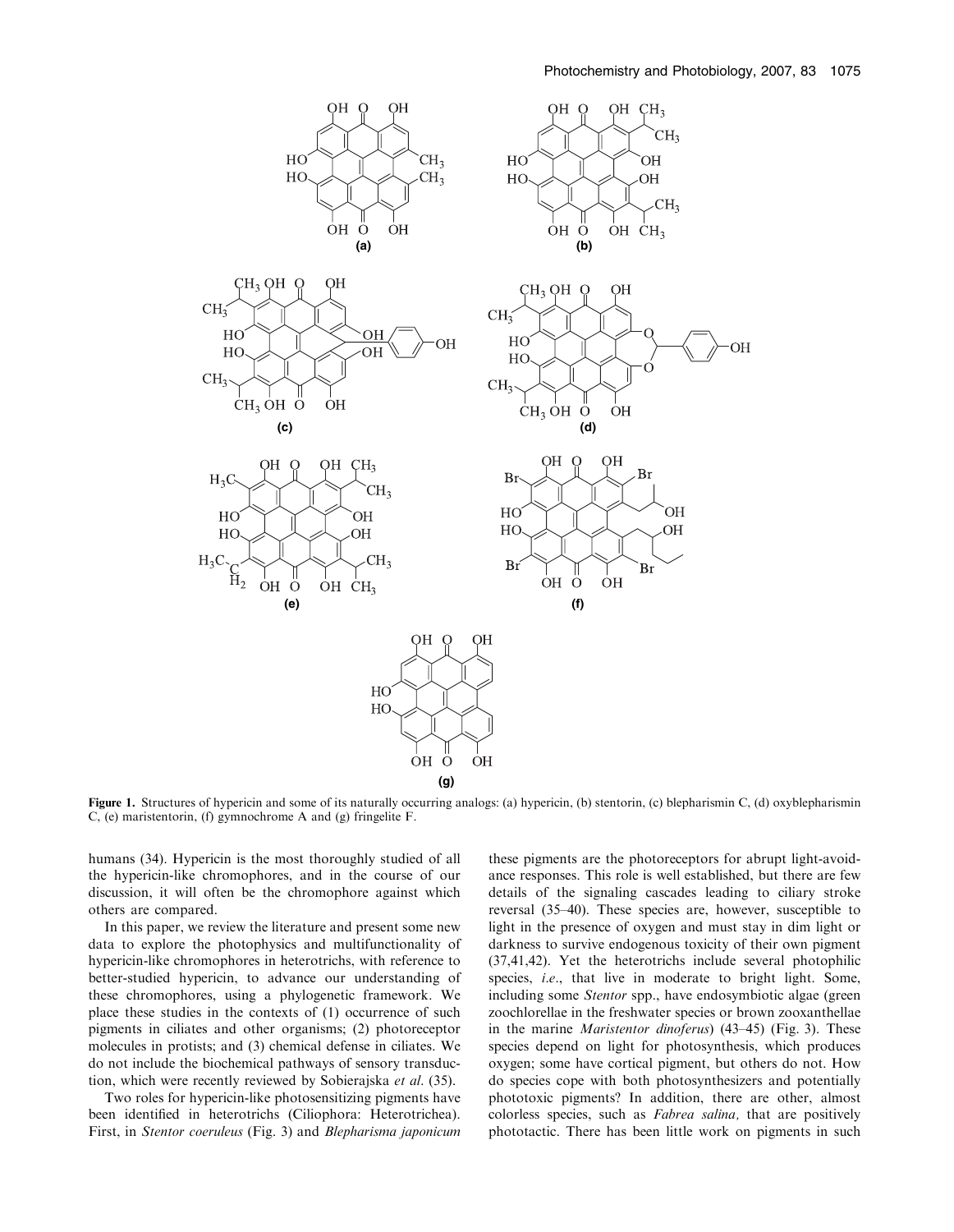

Figure 2. Normalized steady state absorption (solid line) and emission (dashed line) spectra of hypericin in methanol. The excitation wavelength for the emission spectrum is 550 nm.

photophilic heterotrichs (8,46), but some results indicate that hypericin-like chromophores are not involved in some photoresponses (47).

Second, these molecules act as exogenous photosensitizers and have been shown to act in predator defense in these species and others (48–52), a role that overlaps with that of colorless climacostol  $(1,3$ -dihydroxy-5- $[(Z)-2]$ -nonenyl]benzene) in the cortical granules of the related species *Climacostomum virens* (53).

Two additional roles have been proposed for hypericin-like pigments in heterotrichs. Paradoxically, the same pigments that cause photosensitivity may contribute to protection against UV-B radiation damage (41,54), a function to which mycosporine-like amino acids (MAAs) may also contribute in some species (55,164). Mukherjee *et al.* (8) speculated that maristentorin, which is strongly fluorescent *in vivo* (Fig. 3a and b), could aid photosynthesis by the algal symbionts of *M. dinoferus* in low light (by analogy with deep-water corals [56]).

In the following sections, we review the heterotrich taxa and the occurrence of hypericin-like pigments, including a new folliculinid, the photobehavior of heterotrichs and the photophysics of hypericin and hypericin-like pigments. Then, after brief consideration of other relevant photoreceptors, we turn to the other demonstrated or potential roles of hypericin-like pigments in heterotrichs. Except in the case of the folliculinids, T580 and T731, materials and experimental procedures are not discussed but can be found in the references cited.

# HETEROTRICHS, STENTORIDS AND OCCURRENCE OF PIGMENTS

### Taxa involved

The class Heterotrichea is a distinct group within a relatively small subphylum of ciliates, the Postciliodesmatophora (Table 1, Fig. 4) (57). Within the order Heterotrichida, which includes all but one genus of the Class, a cluster of families known informally as stentorids has been recognized. These families include the Stentoridae, Blepharismidae, Folliculinidae and Maristentoridae. However, there are still few taxa in the molecular phylogenies, so these trees are likely to be revised as additional species are added from these and other families. (For example, *Fabrea* and *Climacostomum* are currently in one family, Climacostomidae [Table 1], but appear separated in the molecular phylogeny [Fig. 4].) Heterotrichida are noted for colored taxa (58); colored and/or toxic compounds are widespread in the order (Table 2) and occur in granules, but not all are hypericin like. In addition, karyorelictids, the other class within Postciliodesmatophora, also contain at least two species of *Loxodes* with a toxic pigment linked to photomovements (52,59), which may be instructive by comparison.

### Cortical granules

The pigment granules in heterotrichs are membrane-bound organelles usually  $0.3-0.6 \mu m$  diameter, arranged in stripes between the rows of cilia (Fig. 3c). There is some indication of membrane structures inside the granules of several species (37,41,46,60), but the structure of the granules has been worked out in detail only for *B. japonicum* (61). In that species the granule *per se*, inside a surrounding membrane, consists of a ''honeycomb-like structure'' of highly folded membranes, perpendicular to the cell surface, in which are embedded 200 kDa proteins with blepharismin chromophores. In addition, blepharismin accumulates in the spaces between the membranes. Such an organized structure is expected for photoreceptor organelles (61) but would not be necessary for defensive extrusomes. Sgarbossa *et al.* (37) estimated the volume of *Blepharisma* cortical granules at  $0.5 \times 10^{-15}$  L and the number of oxyblepharismin molecules in each at  $3 \times 10^6$ . Although pigment granules occur primarily just below the membrane, and are therefore often called cortical granules (sometimes subpellicular granules), they also occur deeper in the cytoplasm, especially around the macronucleus of *S. coeruleus* (62), *Folliculina ampulla* (63), *Blepharisma* spp. (41) and *M. dinoferus* (44,45) and around the micronuclei of *Stentor amethystinus* (43); they are not fixed in place. The term pigmentosome has been used for them, but they are evidently part of a class of organelles that includes colorless, toxic extrusomes (see Toxicity, UV-protection and other possible roles for hypericin-like pigments in heterotrichs, below). These in turn represent a type of mucocyst (64) or, preferably "secretion granule" (65) as they discharge faster than most mucocysts (51) and do not appear to contain mucous substances (65) except in folliculinids (66). There does not appear to be a term to describe accurately all these bodies wherever they are in a cell, and whether they are known to secrete or not, so we will use cortical granule, with the caveat that they are not strictly confined to the cortex.

#### Chemically characterized pigments

The pigments of *S. coeruleus* and *B. japonicum* have been chemically characterized (see Characteristics of hypericin-like chromophores and primary photoprocesses, below). Other *Stentor* species have evident pigment of various colors, while still others (*e.g. Stentor polymorphus*) have colorless cortical granules (Table 2). There are at least four color groups of granules in *Stentor* spp. (43,62): (1) bluish to green as in *S. coeruleus* and some others; (2) yellow ⁄ brown in *Stentor niger* and *Stentor fuliginosus* (in *S. niger* there is a red-violet pigment, with red fluorescence, named stentorol, and a brown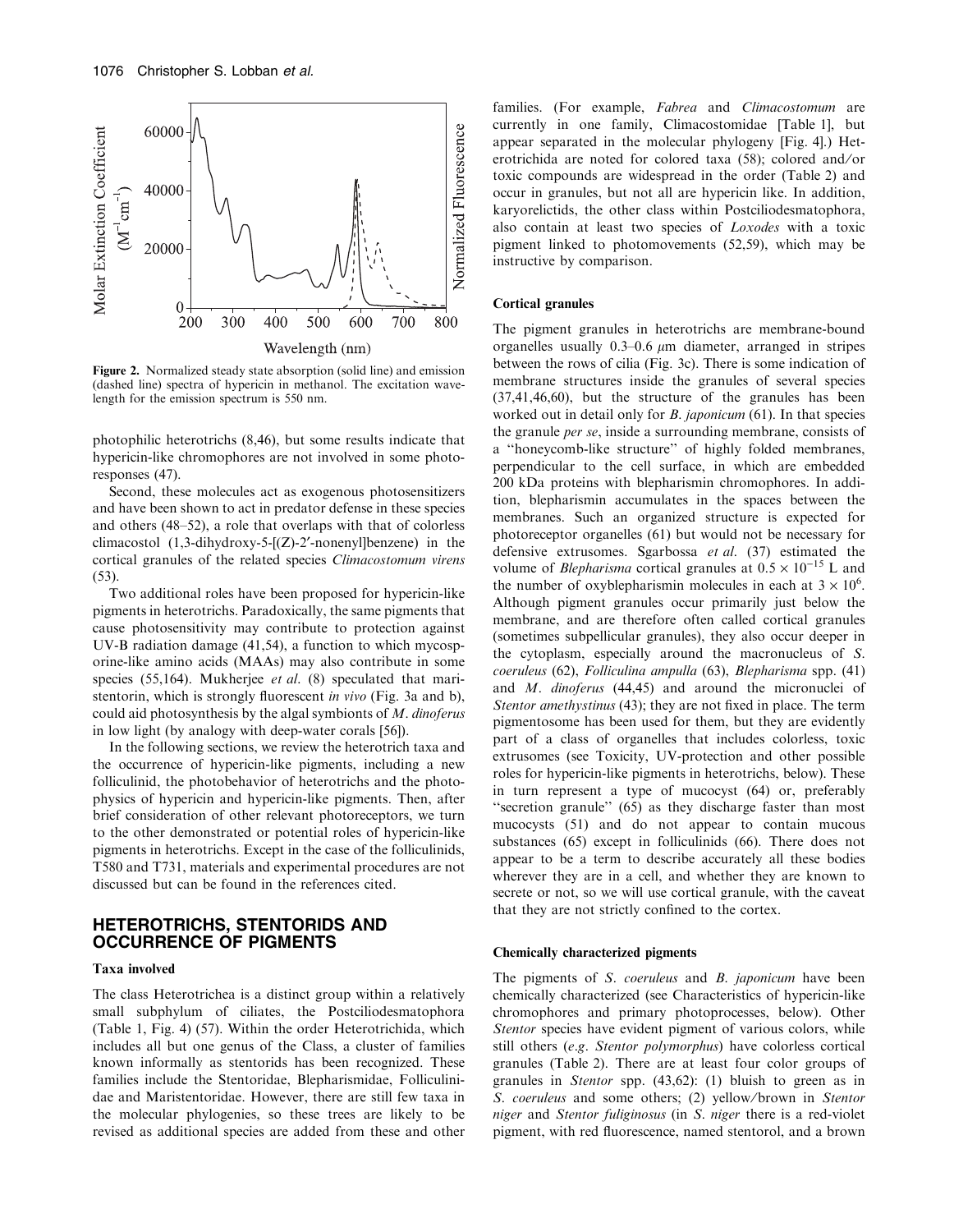

Figure 3. Heterotrichs and their pigments. (a) *Maristentor dinoferus* cluster at night, photographed with oblique lighting; fluorescence from the pigment is distributed all over the cells; three cells can be seen gliding around the cluster of attached cells. (b) *M. dinoferus* cluster during daytime; zooxanthellae can be seen in the stalk and cap, while the pigment is concentrated below the cap, around the nucleus. In some cells fluorescence of the cortical granules is evident, in others the dense pigment appears black. (c) *Stentor coeruleus* whole cell (the algae in the cell are recently ingested euglenoids, not symbiotic zoochlorellae); inset detail of cortical granules. (d) *Condylostoma* sp. from a Guam reef, showing rows of cortical granules. (e) T580 folliculinid, clump of loricas in light microscope showing color. (f) T580: photograph of indigo mat *in situ* at 1567 m, photo courtesy of MBARI. (g) T580: scanning electron microscope view of loricas showing folliculinid characteristics. Scale bars: a, b and e = 500  $\mu$ m;  $g = 50 \mu m$ ; inset in c = 10  $\mu$ m.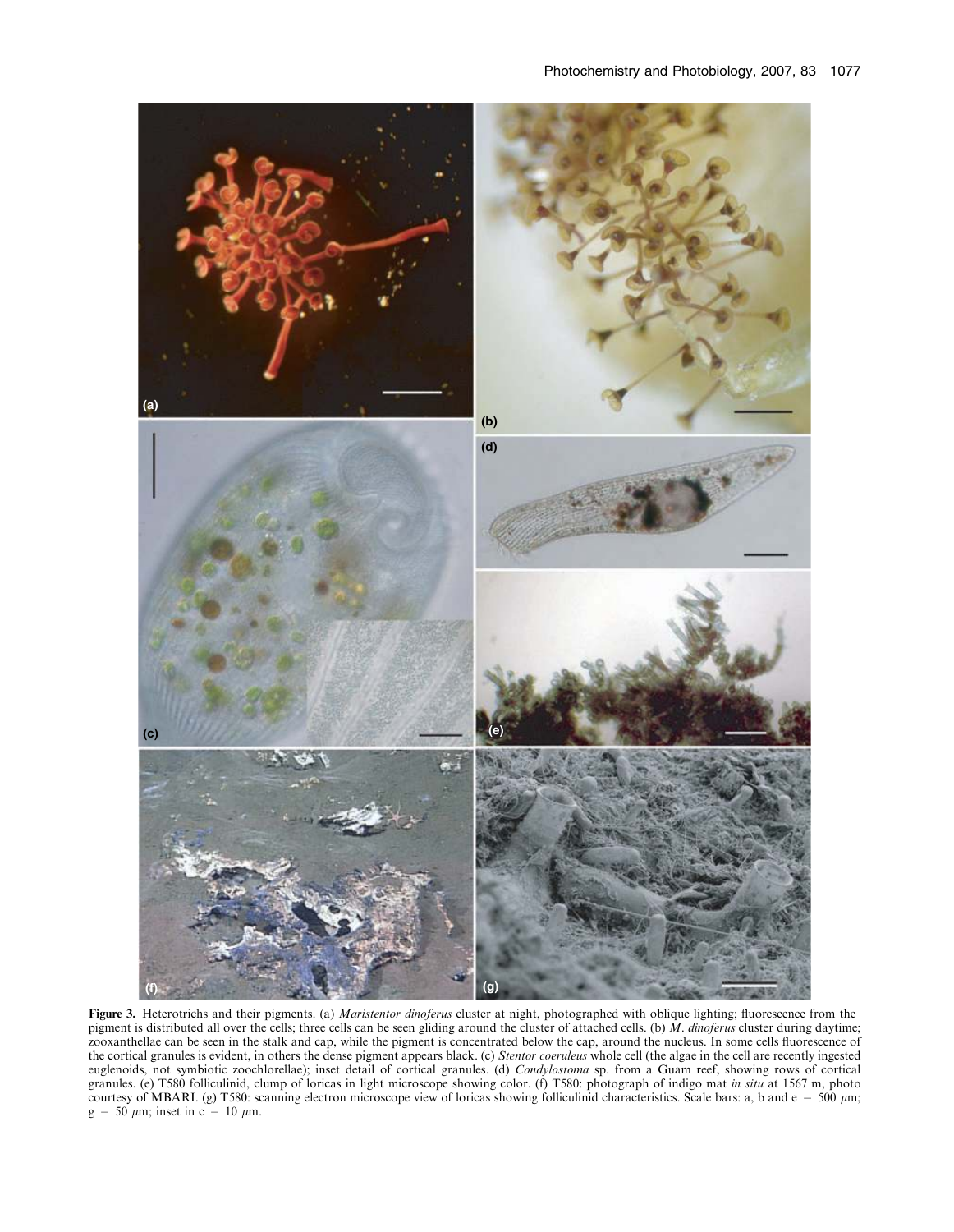Table 1. Current classification of heterotrichs and other genera of Phylum Ciliophora mentioned in this review (after Lynn and Small [58,167]).

| SUBPHYLUM POSTCILIODESMATOPHORA                             |
|-------------------------------------------------------------|
| Class Karyorelictea                                         |
| Order Protostomatida                                        |
| Order Loxodida                                              |
| Loxodidae: Loxodes                                          |
| Class Heterotrichea                                         |
| Order Licnophorida                                          |
| Order Heterotrichida                                        |
| Blepharismidae: Blepharisma                                 |
| Climacostomidae: Climacostomum, Fabrea                      |
| Condylostomatidae: Condylostoma                             |
| Folliculinidae: Eufolliculina, Folliculina, Halofolliculina |
| Maristentoridae: Maristentor                                |
| Peritromidae: Peritromus                                    |
| Spirostomidae: Spirostomum, Gruberia                        |
| Stentoridae: Stentor, ?Heterostentor                        |
| SUBPHYLUM INTRAMACRONUCLEATA                                |
| Class Spirotrichea                                          |
| Subclass Hypotrichia                                        |
| Order Sporadotrichina                                       |
| Trachelostylidae: Terricirra                                |
| Class Litostomatea                                          |
| Subclass Haptoria                                           |
| Order Haptorida                                             |
| Tracheliidae: Dileptus                                      |
| Class Oligohymenophorea                                     |
| Subclass Peniculia                                          |
| Order Peniculida                                            |
| Parameciidae: Paramecium                                    |
|                                                             |

pigment [67]); (3) reddish in *Stentor igneus* and violet to purple-red in *S. amethystinus*; (4) the colorless species include *S. polymorphus* and *Stentor roeselii*. In each color group there are species with zoochlorellae and species without, making eight potentially different physiological combinations (Table 2). In addition, there are strains of *S. coeruleus* that are fluorescent *in vivo* and phototoxic, and others that are nonfluorescent and nontoxic (68). *Stentor loricatus* has dark green pigment granules  $(69)$  that Foissner and Wölfl  $(43)$ compared with the larger  $(1.0 \mu m)$  diameter), sparser green cortical granules in species of the unrelated hypotrich ciliates in the genus *Terricirra* (Tables 1 and 2) (70). The pigment in *S. niger* was soluble in chloroform and ether but not in ethanol (67). (Although Barbier *et al.* [67] identified their specimens *S. niger*, they described separating algal pigments from the ciliate pigment. If these algal cells were endosymbionts and not just associated plankton or ingested prey [cf. Fig. 3c]—it is not clear from their text—then the species should properly be called *S. fuliginosus*, according to criteria in Foissner and Wölfl [43].) Thus it is likely that there are several pigments in different species of *Stentor*.

*Blepharisma* spp. are usually red (if strongly pigmented) or pink, turning blue in dim light when blepharismins are photooxidized to oxyblepharismins (41) (Table 2). Structures for these compounds were proposed by Checcucci *et al.* (7), Maeda *et al.* (9) and Spitzner *et al.* (10), respectively. Some species were described as colorless but Giese (41) cautioned that the effect of light on the pigment means that the color of



Figure 4. Phylogenetic tree of all heterotrichs and karyorelictids sequenced to date, showing molecular identity of deep-water folliculinid samples and species with pigments or colorless toxins. Numbers in parentheses are the GenBank accession numbers of the sequences used. Solid lines around taxa indicate hypericin-like compounds known chemically or spectrally (blepharismin identified from *Blepharisma japonicum* but gene sequence from *Blepharisma americanum*), dashed lines indicate toxic compounds that are not hypericin like.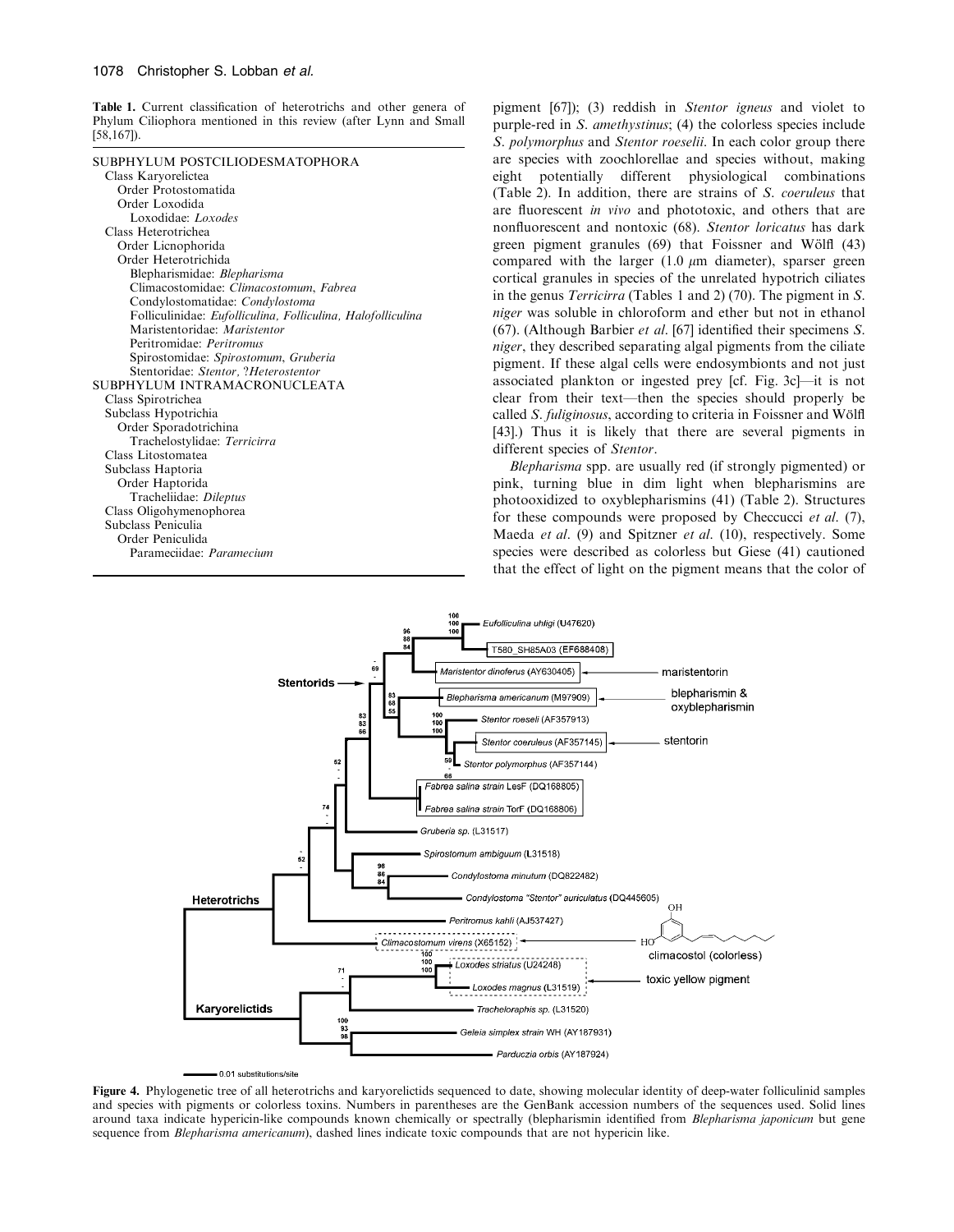| Class/Family                      | Genus, species                                                                  | Pigment (if any); color<br>of cortical granules                                         | Toxic<br>(predator<br>defense)<br>(if known) | Symbiotic<br>algae                                              | References<br>for pigment,<br>symbiont,<br>toxin |
|-----------------------------------|---------------------------------------------------------------------------------|-----------------------------------------------------------------------------------------|----------------------------------------------|-----------------------------------------------------------------|--------------------------------------------------|
| <b>HETEROTRICHEA</b>              |                                                                                 |                                                                                         |                                              |                                                                 |                                                  |
| Stentoridae<br>blue/green group   | Stentor araucanus<br>Foissner & Wölfl, 1994                                     | Yes: blue-green                                                                         |                                              | Yes                                                             | (43)                                             |
|                                   | Stentor coeruleus<br>(Pallas, 1776) Ehrenberg, 1831                             | Stentorin: blue-green                                                                   | Yes: stentorin                               | No                                                              | (43, 49)                                         |
|                                   | Stentor introversus Tartar, 1958<br>Stentor baicalius Foissner &<br>Wölfl, 1994 | Yes: blue-green<br>Yes: sea green                                                       |                                              | No<br>No                                                        | (43)<br>(43)                                     |
|                                   | Stentor multiformis (O.F.<br>Müller, 1786) Ehrenberg, 1838                      | Yes: azure to sea green                                                                 |                                              | No                                                              | (43)                                             |
| Stentoridae<br>reddish group      | Stentor loricatus Bary, 1950<br>Stentor amethystinus Leidy, 1880                | Yes: dark green<br>Yes: lilac, amethystine<br>or purplish red                           | Yes                                          | No<br>Yes                                                       | (43,69)<br>(43)                                  |
|                                   | Stentor igneus Ehrenberg, 1838<br>$(S. \; \text{roseus})$                       | Yes: pink or brick red                                                                  |                                              | No                                                              | (43,62)                                          |
|                                   | Stentor tartari Narayana<br>Murthy & Kasturi Bai, 1974                          | Yes: purplish red                                                                       |                                              | Yes                                                             | (43)                                             |
| Stentoridae<br>brownish group     | Stentor fuliginosus Forbes, 1891                                                | Yes: yellowish brown,<br>brown or red-orange                                            |                                              | Yes                                                             | (43)                                             |
|                                   | Stentor niger (O.F.<br>Müller, 1773)<br>Ehrenberg, 1831                         | Yes: rusty-brown to brownish;<br>"stentorol" red to red-violet;<br>plus a brown pigment |                                              | No                                                              | (43,67)                                          |
| Stentoridae<br>colorless          | Stentor polymorphus (O.F.<br>Müller, 1773) Ehrenberg, 1838                      | No                                                                                      | Yes (strain<br>without<br>zoochlorellae)     | Yes                                                             | (43,50)                                          |
| Family uncertain                  | <i>Stentor roeselii</i> Ehrenberg, 1835<br>Heterostentor coeruleus              | No<br>Yes: blue                                                                         | Yes                                          | No<br>No                                                        | (43,50)<br>(78)                                  |
| Blepharismidae                    | Song & Wilbert, 2002<br>Blepharisma japonicum<br>(Suzuki, 1954) Giese, 1973     | Blepharismins: red (oxidizing<br>to blue oxyblepharismins                               | Yes:<br>blepharismin(s)                      | No                                                              | (7, 41, 51)                                      |
|                                   | Blepharisma japonicum                                                           | in dim light)<br>Yellow (minor additional<br>pigment)                                   |                                              |                                                                 | (72, 73)                                         |
|                                   | Blepharisma coeruleum<br>Gajevskaja, 1927                                       | Light gray, gray-blue or<br>greenish blue                                               |                                              | No                                                              | (41)                                             |
| Folliculinidae<br>(examples;      | Eufolliculina uhligi<br>Mulisch & Patterson, 1983                               | Yes: cell deep green-blue,<br>lorica blue-green                                         |                                              | No                                                              | (76)                                             |
| the family is<br>characterized by | Eufolliculina moebiusi<br>(Kahl, 1932) Hadži, 1951                              | Yes: cell dark green or<br>dark blue, lorica yellowish                                  |                                              | No                                                              | (76)                                             |
| blue or green<br>color)           | Folliculina "baltica"<br>(undescribed species)                                  | Yes: cells and lorica<br>bluish green: stentorin<br>2 (spectrophotomet.)                |                                              | No                                                              | (75)                                             |
|                                   | Folliculuina ampulla (O.F.<br>Müller, 1786) Lamarck, 1816                       | Yes: blue                                                                               |                                              | No                                                              | (63)                                             |
|                                   | Folliculina simplex<br>(Dons, 1917)                                             | Yes: blue-grey to<br>blue-greenish                                                      |                                              | No                                                              | (168)                                            |
|                                   | Folliculinopsis andrewsi<br>(Hadži, 1938) Das, 1949                             | Yes: green-blue                                                                         |                                              | No                                                              | (74, 77)                                         |
|                                   | Folliculinopsis producta<br>(Wright, 1859)<br>Fraué-Fremiet, 1936               | Yes: green to dark green                                                                |                                              | No                                                              | (169)                                            |
|                                   | T580                                                                            | Yes: blue                                                                               |                                              | No                                                              | this paper                                       |
| Maristentoridae                   | Maristentor dinoferus<br>Lobban et al., 2002                                    | Maristentorin: bluish                                                                   |                                              | Yes                                                             | (8)                                              |
| Climacostomidae                   | Climacostomum virens<br>(Ehrenberg, 1833) Stein, 1859                           | No                                                                                      | Yes: climacostol                             | Yes (but toxicity<br>studies performed<br>on bleached cultures) | (53)                                             |
|                                   | Fabrea salina Henneguy, 1890                                                    | Yes: but not readily visible;<br>black "fabrein"<br>in some strains?                    |                                              | No                                                              | (41, 161)                                        |
| Condylostomatidae                 | Condylostoma sp.                                                                | Weakly                                                                                  |                                              | No                                                              | this paper                                       |
| Spirostomidae                     | Spirostomum teres<br>Claparède & Lachmann, 1859                                 | No.                                                                                     | Yes                                          | No                                                              | (48)                                             |

Table 2. Taxa of heterotrichs, plus some other ciliates, that have pigmented and/or toxic cortical granules, algal symbionts or both.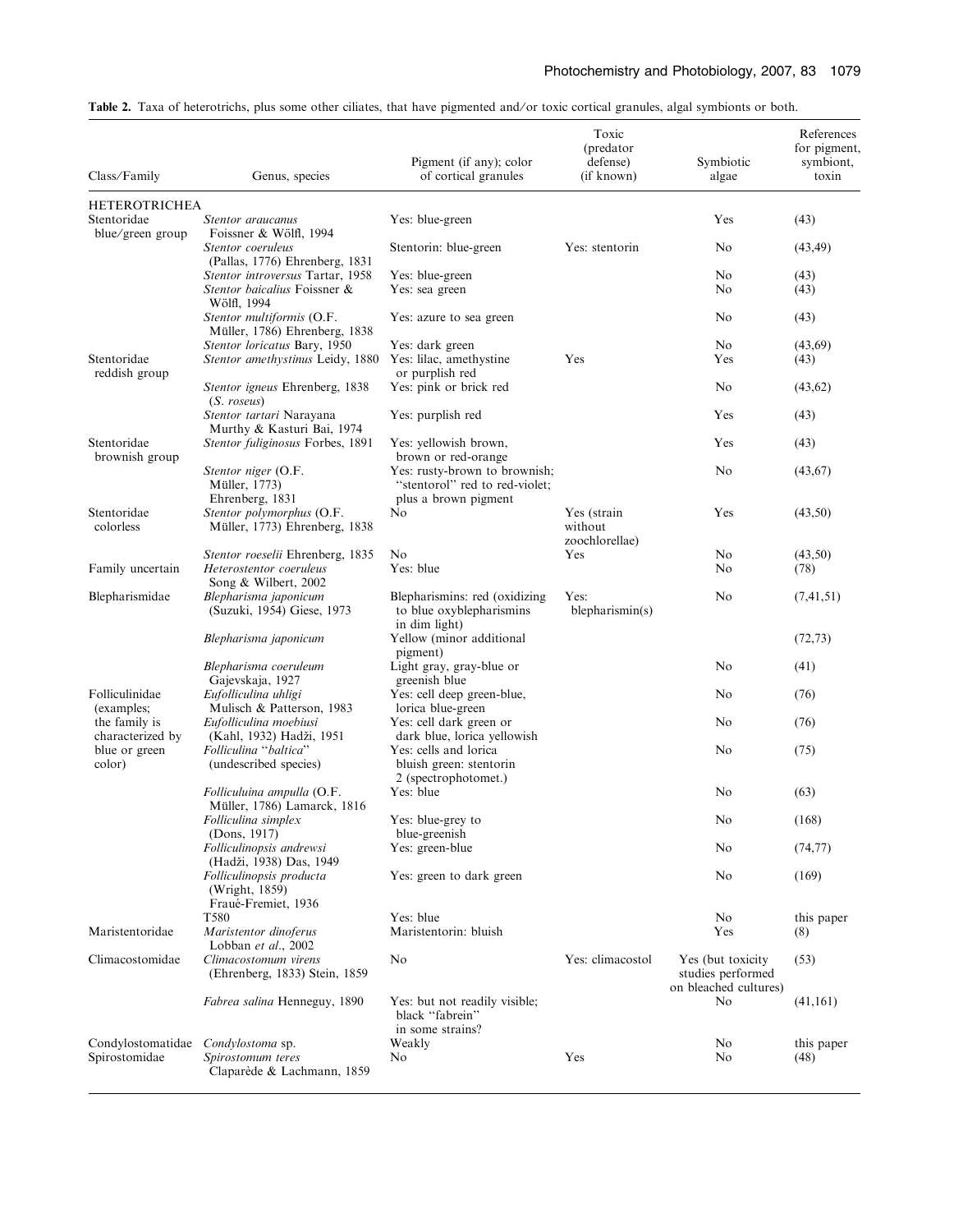### 1080 Christopher S. Lobban et al.

|  | Table 2. (Continued). |
|--|-----------------------|
|--|-----------------------|

| Class/Family         | Genus, species                                                                                                                                              | Pigment (if any); color<br>of cortical granules | Toxic<br>(predator)<br>defense)<br>(if known) | Symbiotic<br>algae | References<br>for pigment,<br>symbiont,<br>toxin |
|----------------------|-------------------------------------------------------------------------------------------------------------------------------------------------------------|-------------------------------------------------|-----------------------------------------------|--------------------|--------------------------------------------------|
| Peritromidae         | only one genus, <i>Peritromus</i> ,<br>not known to<br>have pigment or<br>symbiotic algae                                                                   |                                                 |                                               |                    |                                                  |
| <b>KARYORELICTEA</b> | Loxodes striatus<br>(Engelmann, 1862)<br>Penard, 1917<br>and Loxodes magnus Stokes                                                                          | Weakly;<br>vellow-brown                         | Yes                                           | N <sub>o</sub>     | (52, 59)                                         |
| <b>HYPOTRICHIA</b>   | Terricirra spp. incl.<br><i>Terricirra viridis</i><br>(Foissner, 1982) Berger $&$<br>Foissner, 2002<br>and Terricirra matsusakai<br>Berger & Foissner, 2002 | Yes; green to blue,<br>Dark green               |                                               | No.                | (70)                                             |

field collections may not be the normal color. *B. japonicum* can be bleached by extrusion of pigment granules induced by cold shock (71). There is a green-blue species, *Blepharisma coeruleum,* which ''is almost always found on the alga *Tetraspora*'' (41), *i.e.*, in a lighted environment. Probably this color represents some combination of oxyblepharismins, but could it be stentorin? The amount of material needed and the effort required for chemical characterization has so far deterred exploration of the range of pigments in *Stentor* and *Blepharisma*.

Besides the major pigments in these two genera, there is a minor yellow pigment in *B. japonicum*, which has similar solubility but a spectrum quite unlike the blepharismins (72,73); this was also noted by Giese (41) who suggested it was just an oxidation product of blepharismin. We note that were there more than one pigment or pigment form occurring (*e.g.*, stentorin-1 *versus* stentorin-2), it would be difficult to detect whether they were in the same granules or partitioned into different ones. Conceivably, the major pigments could be partitioned among different granules such that toxins are in true extrusomes and the photoreceptor pigments are in granules that do not discharge.

The only other hypericin-like pigment in heterotrichs for which the structure has been determined is maristentorin, which we characterized from *M. dinoferus* (see section Characteristics of hypericin-like chromophores and primary photoprocesses, below) (8). This species is more closely related to folliculinids than to *Stentor* and *Blepharisma* (Fig. 4) (57). *M. dinoferus* is a benthic marine species on coral reefs and, like corals, has zooxanthellae (44,45).

#### Other cortical pigments

Other heterotrichs have been studied at least briefly for toxic or pigmented compounds in the cortical granules (Table 2). One can easily detect species that are strongly pigmented, but for most there is little or no evidence for the structure of the pigment beyond spectral similarity to hypericin (or not). The Folliculinidae are characteristically blue, green-blue or green (74). For example, both currently recognized species of *Eufolliculina* are green-blue, and the pigment is transferred to

the lorica (a loose external covering, see Fig. 3g) during development, while chitin fibrils and mucopolysaccharides—also in the cortical granules—are extruded and shaped (66). Sjögren  $(75)$  claimed to have spectral evidence for ''stentorin II'' in ''*Eufolliculina baltica*'' (*nomen nudum* according to Mulisch and Patterson [76]). *Folliculinopsis andrewsi* (74) (studied as *Semifolliculina producta*) cells and newly secreted loricas were green-blue and showed red fluorescence (77). The recently discovered Antarctic species *Heterostentor coeruleus* (78) is a brilliant blue, but its relationship to *S. coeruleus* (notwithstanding the name) is unclear and one should not assume *a priori* that the pigment in this or the folliculinids is stentorin. On the other hand, strains of *F. salina* studied by Marangoni *et al.* (46,79) appeared colorless but proved to have low numbers of cortical granules with a hypericin-like pigment, judged from absorption spectra. Earlier studies (41,80) described strains of *F. salina* colored with black pigment. It would be worth exploring other apparently colorless species for traces of hypericin-like pigments, especially in organismslike *C. virens* and *S. polymorphus* that have zoochlorellae (both also have toxic cortical granule contents). We note that all hypericin-like pigments so far spectrally or chemically identified are in the stentorids and *Fabrea*. *Fabrea* is now seen to be sister to the stentorids (Fig. 4) and might therefore eventually be included in that group, but is currently in Climacostomidae (Table 1).

Two very deep-water folliculinids were collected by researchers at the Monterey Bay Aquarium Research Institute (MBARI) and documented by S.H.: ''T580'' from 1567 m depth in cold hydrocarbon seeps on the seafloor in the Gulf of California and ''T731'' from 2300 m depth in the vicinity of hydrothermal chimneys in the Juan de Fuca Ridge system. T580 has been identified on the basis of both general morphology and 18S ribosomal DNA gene sequencing (Figs. 3 and 4), while T731 has only been indentified on the basis of general morphology. Neither T580 nor T731 have been the subject of detailed taxonomic characterization. Like many other folliculinids, they are blue and initial analysis of their pigment by P.M. and J.W.P. shows that it is hypericin-like (see section Characteristics of hypericin-like chromophores and primary photoprocesses, below). Both T580 and T731 live in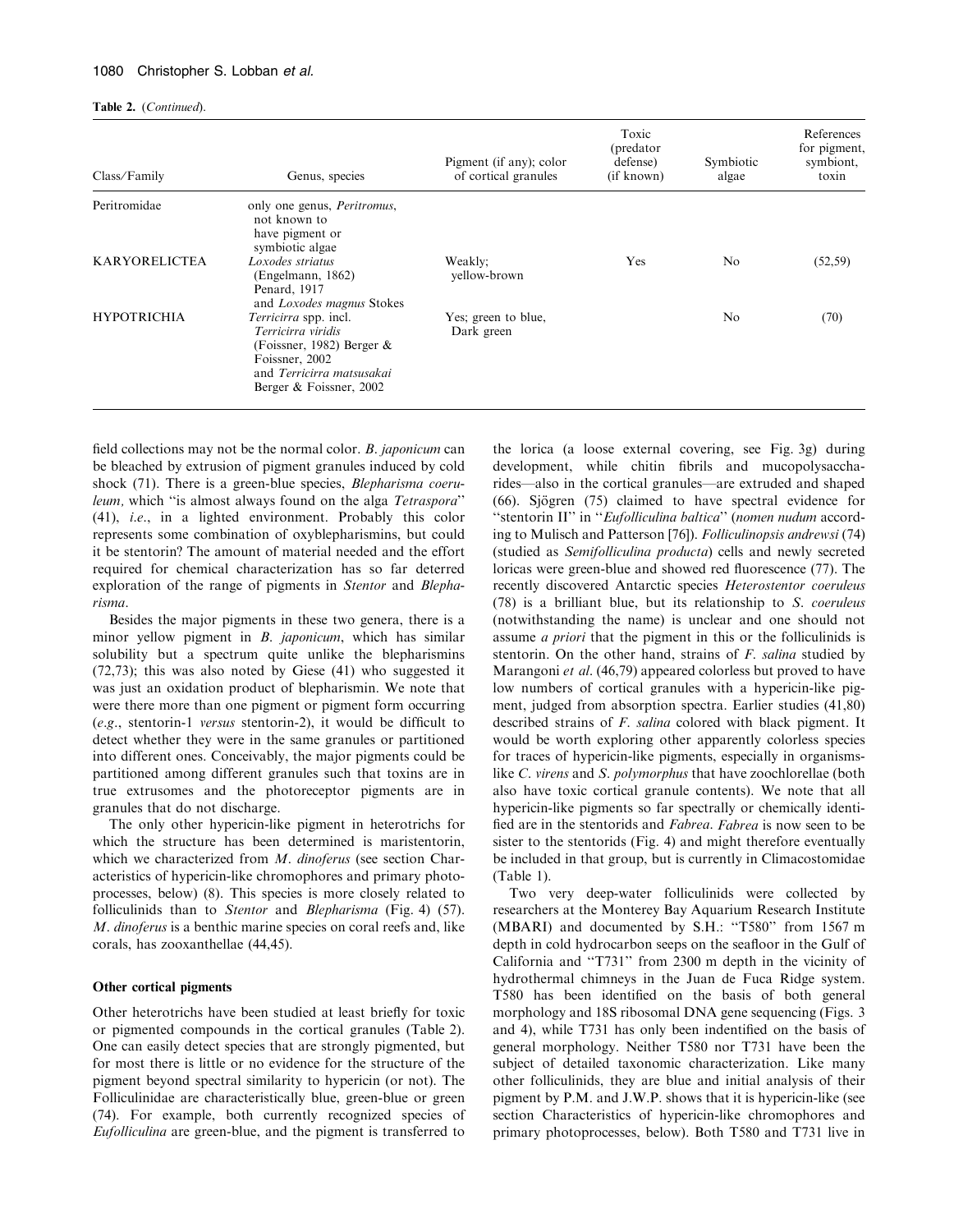deep marine habitats far below the maximal depth to which sunlight penetrates. However, in the case of T731, we cannot rule out the possiblilty that blackbody radiation derived from superheated vent fluids could produce enough light to evoke photoresponses at or near the seafloor, as in the case of ''eyeless'' shrimp, which have no image-forming optics (81,82). Work by White et al. (171) using a special camera at selected vent sites seems to confirm this. For example, her website provides data where light is seen at wavelengths greater than 700 nm, matching the spectrum of an ideal blackbody at similar temperatures—in this case  $\sim$ 350°C (171).

A *Condylostoma* sp. that is common on Guam reefs has low numbers of colored cortical granules (Fig. 3d). The identity of the species and the characteristics of the pigment have yet to be determined. This species does not have symbiotic algae but two temperate marine relatives, *Condylostoma wangi* and *Condylostoma tenuis,* have zoochlorellae (43). If this pigment or the pigment in *Terricirra* turn out to be hypericin-like, that would indicate that such compounds are more widely found in ciliates than just in stentorids⁄ *Fabrea*.

The karyorelictids *Loxodes magnus* and *Loxodes striatus* have a faint yellow-brown color overall; their pigment granules form stripes between the ciliary rows on the right (ciliated) side of the cell and looser rows on the left (largely unciliated) side, but there are concentrations of granules around the oral aperture and pharynx, and along the path of the stomatogenic kinety (59). The pigment spectrum has increasing absorbance below 500 nm, rising to a peak at 210 nm, with shoulders near 275, 360 and 435 nm (52,59) and is thus not hypericin like.

# PHOTORESPONSES IN HETEROTRICHS

Many protists respond positively or negatively to light, to acquire food (including *via* both predation and photosynthesis), to avoid predators or to avoid direct harmful effects of irradiation. Flagellates (*e.g.*, *Chlamydomonas* and *Euglena*) often have an eyespot consisting of layered carotenoid pigment and a photoreceptor in the underlying membrane, which in *Chlamydomonas*, at least, is rhodopsin (83–85). However, *Euglena* has a flavoprotein receptor (86). Ciliates, in contrast, have both locomotor organelles (cilia) and photoreceptors distributed all over the cell surface. Phototaxis is movement oriented to the direction of light and can be positive or negative. Phototaxis and other behavioral responses to light can result in photoaccumulation in bright light or photodispersal into dim light or darkness. Photokinesis is a positive or negative change in the swimming speed of a cell in response to irradiance. A photophobic reaction is an abrupt stop, reversal and turn in response to a rapid increase (step-up) or decrease (step-down) in the light flux (37,87,88). Although often depicted as occurring when a cell swims from darkness into a light spot (as seen under a microscope), the response more generally occurs when the down-welling light changes, as in a passing sun fleck or disturbance of overlying shade materials. Some species that have photophobic reactions may also be negatively phototactic and are overall sciaphilous (shade-loving) species, *i.e.*, their net movement is away from light (*e.g.*, *B. japonicum*, some strains of *S. coeruleus* [41,62]), but others are nevertheless

photophilic species, living in moderate to bright light but reacting to abrupt changes in intensity (*e.g.*, the photosynthetic flagellates *Chlamydomonas reinhardtii* and *Euglena gracilis*). In ciliates, step-up photophobic responses are seen in *S. coeruleus* and *Blepharisma* spp., a step-down photophobic response in *Fabrea*. On the basis of the current phylogenetic tree (Fig. 4), it appears that these responses involving hypericin-like pigments arose independently in these three genera.

### Stentor coeruleus and Blepharisma japonicum

The photophobic response of *S. coeruleus* is described as follows (35,36,38,39,87). When cells experience a sudden increase in irradiance flux they first stop. If the change in irradiance is small (*i.e.*, the stimulus is weak), they then continue on their original path, but if it is larger they back up briefly along a curved path, then resume swimming in a new direction. There is also photodispersal of *S. coeruleus* into shade or darkness (see below). The chain of events proposed for the photophobic reaction (39) is that some initial photoprocess (perhaps proton release, see next section) starts a signaling cascade leading to a reversal of the ciliary stroke.

The photophobic behavior of *B. japonicum* is similar to that of *S. coeruleus* and the photoreceptor is blepharismin (73,89). However, rather than going into reverse, the cell pivots around the adoral side, making a 180° turn before moving forward (40,72). While Kraml and Marwan (72) concluded that *B. japonicum* lacked the negative phototaxis seen in *S. coeruleus,* Matsuoka (89) at the same time presented evidence for its occurrence. Both studies found positive photokinesis when *B. japonicum* was illuminated and Matsuoka (89) noted that the cells elongated when in brighter light. The light perception for both photophobic and phototactic responses was localized in the anterior of the cell, and not all over, which is interesting, considering that the pigment granules are distributed over the whole surface. Kraml and Marwan (72) presented evidence for a minor yellow pigment being the photoreceptor, and although this view is no longer accepted (73,87), it does suggest how a localized photoreceptor could be hidden within a cell that has strong uniform color.

Photodispersal of *S. coeruleus* in a gradual light gradient may have a phototactic element but appears to result chiefly from a difference in the frequency of reorientation when cells were swimming up or down a gradient, *i.e.*, a biased random walk (also called klinokinesis) (90). Swimming cells displayed ciliary reversals and ''smooth turns'' (distinct from the photophobic reaction). The turns were usually much greater than needed to direct them away from light, which would not be expected in phototaxis. However, when swimming toward light they reoriented more often and the net effect was to disperse away from light. Song *et al.* (91) had concluded that there was negative phototaxis by observing cells in a convergent light beam, where cells swimming away from the light accumulated in higher irradiance. However, while 19% of the turns Menzies *et al.* (90) tracked could be attributed to gradual phototaxis, they did not result in the cells becoming oriented in the photodispersal direction and therefore phototaxis did not appear to contribute significantly to photodispersal.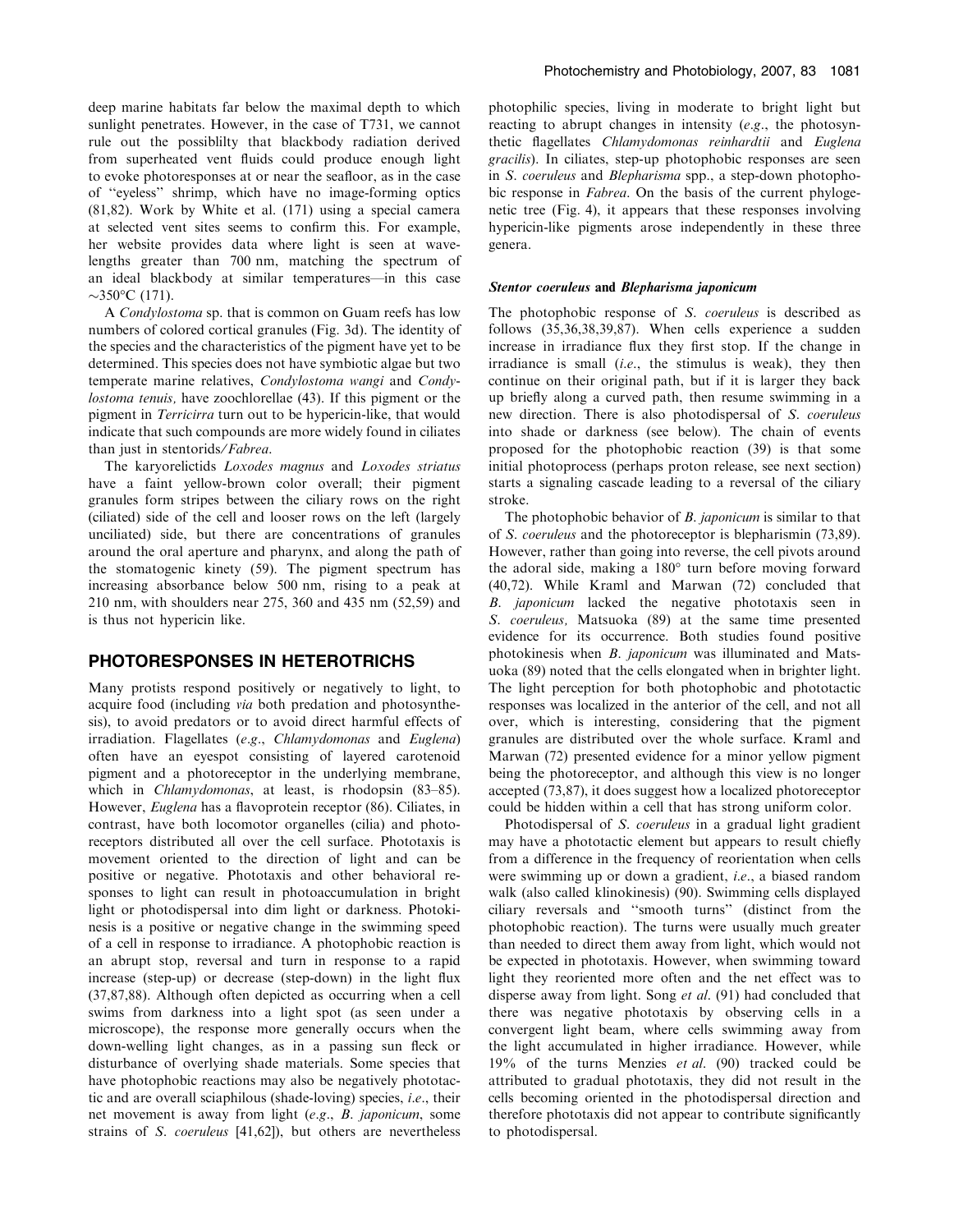#### Photoresponses of other ciliates

Photophobic and phototactic behavior of *Fabrea* result in its photoaccumulation. This species lives in high-irradiance shallow pools, in marked contrast to the habitat of *Blepharisma* (79). Its photophobic reaction is to stepped-down irradiance but, like the step-up reaction of *Stentor* and *Blepharisma*, it results in a tumbling and change in direction. This reaction has an action spectrum matching hypericin-like pigments, and small amounts of these do occur in the cortical granules. However, the phototactic reaction is driven instead by rhodopsin, which is distributed all over the cell membrane (47).

Although *Loxodes* is a karyorelictid and not a heterotrich, the close relationship of the groups and the presence of a pigment that is both a photoreceptor and a defense chemical, make the analogy worth considering. However, the responses of *Loxodes* to light are complex, including phobic, kinetic and tactic reactions, which, in these microaerophilic species are also linked to responses to oxygen (92). There is even a component of positive geotaxis in movements of *Loxodes* (93). Fenchel and Finlay (92) concluded that the light sensitivity is closely related to oxygen toxicity and demonstrated that the pigment is probably a flavin and produces superoxide when illuminated in the presence of oxygen.

The movements of other heterotrichs are less well known. The yellow-pigmented *S. niger* photoaccumulated and could be ''trapped'' in a sharply defined light spot; cells also showed an abrupt reaction to illumination with a narrow and bright light spot, apparently similar to the photophobic response of *S. coeruleus* (94). There is evidence that some of the many species of folliculinids are sciaphilous: some species react to strong light and seek out cryptic and sometimes specialized, dark habitats (77,95,96). Other folliculinids live in bright environments, such as the recently described *Halofolliculina corallasia*, which settles on and erodes coral surfaces (97). The links between pigments, movements, and habitats in folliculinids have not been studied, nor is there any indication of whether the apparently hypericin-like pigments are toxic either to the folliculinids or to potential predators.

Comparisons within species of movements of cells with and without algal symbionts have not been made in heterotrichs. In the unrelated ciliate *Paramecium bursaria* (Table 1), there is a circadian rhythm of photoaccumulation, but photoaccumulation occurs only when zoochlorellae are present (98) and is stopped with 3-(3¢,4¢-dichlorophenyl)-1,1-dimethylurea, an inhibitor of photosynthetic electron transport, implying that the stimulus is detected by the algae and communicated to the host ciliate (99). The opportunity exists to carry out similar studies in some heterotrich species that have already been cultured without their symbionts: *S. polymorphus* and *C. virens* (50).

#### Other pigments that may regulate photoresponses in heterotrichs

In exploring the occurrence and roles of hypericin-like pigments in heterotrichs, it is worth pausing briefly to consider the range of chromophores that act as light detectors in microorganisms. They comprise carotenoids including retinal, pterins, flavins, as well as the dianthrones that are the focus of this paper (85,87). Two compounds of particular relevance are retinal and flavins.

Retinal, the characteristic animal eye pigment (rhodop $sin =$  retinal chromophore + opsin protein), is also the functional chromophore in the green flagellate *Chlamydomonas* (Chlorophyceae) (83,100); and it mediates both phototactic and photophobic responses of *Chlamydomonas* (84). Rhodopsin was detected in the membrane of *F. salina* by immunofluorescence and shown to be involved in the positive phototactic response of that heterotrich (47). On the other hand, the almost-undetectable quantity of hypericin-like pigment in that strain of *F. salina* was involved in the tumbling response to stepped-down irradiance. The most important point for our review is that we should not exclude the possibility of the presence of retinal just because another pigment is present. No one has yet looked for rhodopsin in *Maristentor* and other positively phototactic heterotrichs*.*

Flavins are blue-absorbing compounds that have been shown to be involved in microbial photoresponses. A flavoprotein was recently shown to be the photoreceptor for the photophobic reaction of *E. gracilis* (86). It is especially worth keeping flavins in mind with heterotrichs because of the flavinlike yellow pigment in *Loxodes* (59) and the presence of small amounts of a spectrally similar pigment in *B. japonicum* (72,73).

## CHARACTERISTICS OF HYPERICIN-LIKE CHROMOPHORES AND PRIMARY **PHOTOPROCESSES**

There is a strong influence of the environment on the photophysics of hypericin and its analogs. Dramatic changes in excited-state behavior are observed as hypericin is moved from the homogeneous environment of organic solvents to the much more structured surroundings provided by the complexes it forms with proteins. Among these complexes, it is useful to consider the differences between environments where hypericin is not found naturally and those where it is. It is clear that interaction with a protein modifies the photophysics of hypericin and understanding the molecular basis of this interaction is one of the outstanding problems in elucidating the function of hypericin and hypericin-like chromophores.

Table 3 summarizes many of the salient points of this discussion by demonstrating how fluorescence lifetimes and fluorescence quantum yields are influenced by moving hypericin-like chromophores from bulk organic solvents to complexes with proteins. We briefly define the parameters tabulated. When a molecule absorbs a photon, it is promoted from the ground electronic state,  $S_0$  to an excited electronic state. The lowest-energy excited electronic state is referred to as  $S_1$ , and it is predominantly from this state that fluorescence originates. The behavior of this state provides useful information about how the chromophore interacts with its environment, and this behavior can be quantified by measuring its fluorescence lifetime and its fluorescence quantum yield. The energy deposited into  $S_1$  (Fig. 5) by photon absorption can be lost either by reemitting the photon radiatively (for which the rate is denoted  $k_R$ ) or nonradiatively (by executing photochemical processes or through interactions with its surroundings, for which these nonradiative processes are denoted  $k_{NRi}$ ). The duration that the molecule stays in  $S_1$  is quantified by its fluorescence lifetime,  $\tau_F = (k_R + \Sigma k_{NRi})^{-1}$ . Ideally, the decay of  $S_1$  is described by a single exponential:  $F(t) = a \exp(-t/\tau)$ .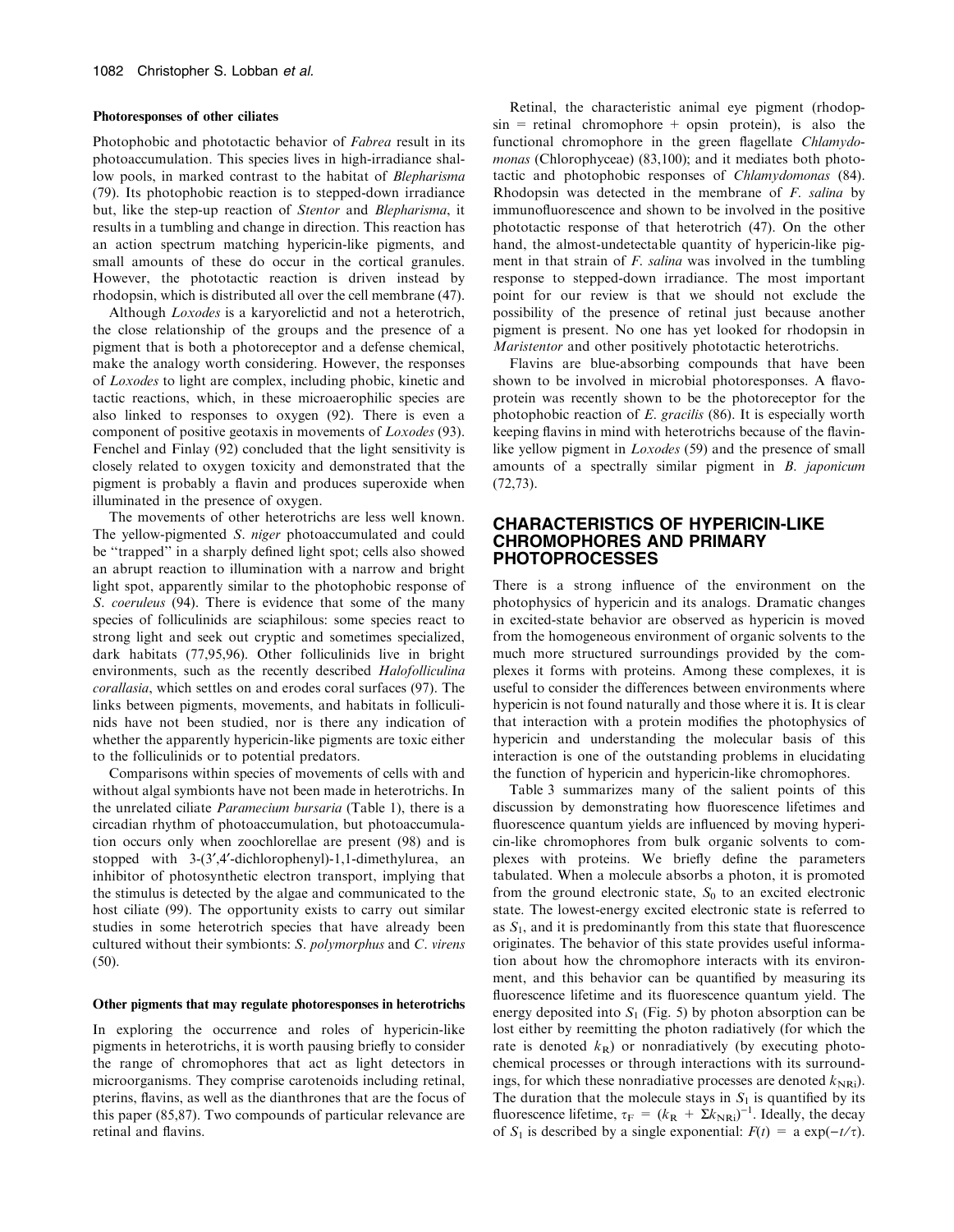Table 3. Fluorescence properties of hypericin-like chromophores.

| <b>Species</b>               | $\tau_{\text{fast}}$ (ns) | $a_{\text{fast}}$ | $\langle \tau \rangle$<br>$(ns)*$ | $\Phi_{\rm F}$ †    |
|------------------------------|---------------------------|-------------------|-----------------------------------|---------------------|
| Hypericin/DMSO (8,101)       | $5.6 \pm 0.2$             | 1.00              | 5.6                               | 0.35                |
| Hypericin/HSA (101,134)      | 2.8                       | 0.51              | 3.9                               | 0.17                |
| Hypericin/GSTA1-1 (134)      | 0.30                      | 0.34              | 3.2                               | 0.04                |
| Hypericin/GSTP1-1 (134)      | 0.17                      | 0.24              | 3.5                               | 0.19                |
| Stentorin (28)               | 5.5                       | 1.00              | 5.5                               | 0.351               |
| Stentorin I (170)            | 2.3                       | 0.49              | 3.8                               | 0.24t               |
| Stentorin II (170)           | 0.04                      | 0.59              | 0.18                              | 0.011               |
| Oxyblepharismin/EtOH (40)    | 1.8                       | 0.98              | 1.9                               | 0.121               |
| Oxyblepharismin/protein (40) | 0.5                       | 0.37              | 2.1                               | 0.131.<br>0.03(136) |
| Maristentorin/DMSO (8)       | $5.5 \pm 0.2$             | 1.00              | 5.5                               | 0.351               |
| T580/acetone§                |                           |                   | 3.6                               | 0.231               |
| T731/acetone§                |                           |                   | 3.9                               | 0.241               |

\*Fluorescence decays are fit to sums of decaying exponentials:  $F(t) = \sum a_i \exp(-t/\tau_i)$ , where the preexponential factors are normalized  $i$  to sum to unity; and the average fluorescence lifetime is computed as  $\langle \tau \rangle = \sum a_i \tau_i$ . Since some lifetimes are sums of more than two exponentials, i to present a simpler table, only the shortest lifetime and its weight are reported. If the decay is single exponential, that lifetime is given. †The fluorescence quantum yield. Unless otherwise indicated, the result reported is obtained from a direct measurement.  $\ddagger$ The average fluorescence lifetime,  $\langle \tau \rangle$  is directly proportional to the fluorescence quantum yield,  $\Phi_F$ . In cases where a fluorescence quantum yield was not directly obtained, the value reported for a compound, *i*, is given by  $\Phi_{F_i} = \frac{<(x)_{\lambda_i}}{(-x)_{\lambda_i}} \Phi_{F_{\lambda_i p}}$ , where the subscript, hyp, denotes the quantities for hypericin in organic solvents such as DMSO. The directly and indirectly determined fluorescence quantum yield measurements do not agree for the oxyblepharismin/protein complex, which suggests that short lived lifetime components are not being detected in the measurement in reference (40). §See Figure 10 for more detail.



Figure 5. Electronic energy levels of hypericin and their deactivation processes.  $k_R$  is the radiative rate of the first excited singlet and  $\Sigma k_{\text{NR}}$  is the sum of all the nonradiative processes deactivating this state except for  $k_{\text{ISC}}$ , the intersystem crossing rate, which is specifically indicated, taking the singlet to the triplet. At room temperature, we suggest that the triplet state decays predominantly by deprotonation to form the anion,  $k_{\text{ion}}$  or by interaction with ground-state oxygen to form singlet oxygen,  $k[^{3}O_{2}].$ 

In complex, heterogenous environments, such as a protein, however,  $F(t)$  is more often described by a sum of decaying exponentials. In this latter case, Table 3 reports the amplitude, a, and the lifetime,  $\tau$ , of the most rapidly decaying component. In this way, the table quantifies the ability of the protein environment to induce nonradiative processes in the hypericin-like chromophore. The table also reports a related quantity called the fluorescence quantum yield,  $\Phi_F = k_R / (k_R + \Sigma k_{NRi}).$ 

#### Hypericin in bulk organic solvents

Owing to this light-induced biological activity, which is diverse and widespread, we have devoted considerable effort to the study of the early time photophysics of hypericin and its analogs in organic solvents  $(101-114)$ . By means of H/D substitution, investigation of methoxy analogs and complementary studies using both transient absorption and fluorescence upconversion spectroscopies (Fig. 6), we have argued that the major primary photophysical process of hypericin in organic solvents is excited-state intramolecular hydrogen atom transfer. The experimental techniques employed are described in detail elsewhere (112,113,115–118). Our argument was based upon the interpretation of a rising component in the kinetic traces of stimulated emission or fluorescence (see below) and it has not been without controversy, as we discuss elsewhere (17,114). Most recently, Plaza *et al.* (119) have suggested that it may be an artifact arising from depositing too much excitation energy. We note, however, that this component is still present when we use nanojoule excitation energies (114), but recognize that these experiments are, nonetheless, performed with rather high-energy photons (414 nm) and that a definitive response must await performing the experiment with excitation into the O–O band, *i.e.* at  $\sim 600$  nm.



Figure 6. Upper panel: Fluorescence upconversion transient for hypericin in DMSO at  $\lambda_{em}$  = 576 nm. The fit curve is described by the following equation (with background subtracted):  $F(t) = -0.21 \text{ exp}$  $(-t/6.5 \text{ ps}) + 1.00 \text{ exp}(-t/\infty)$ . Lower panel: Fluorescence upconversion transient for hypericin in DMSO at  $\lambda_{em} = 653$  nm. The fit curve is described by the following equation (with background subtracted):  $F(t) = 1.00 \exp(-t/\infty)$ . The excitation wavelength was the second harmonic of our unamplified Ti:sapphire oscillator, 414 nm.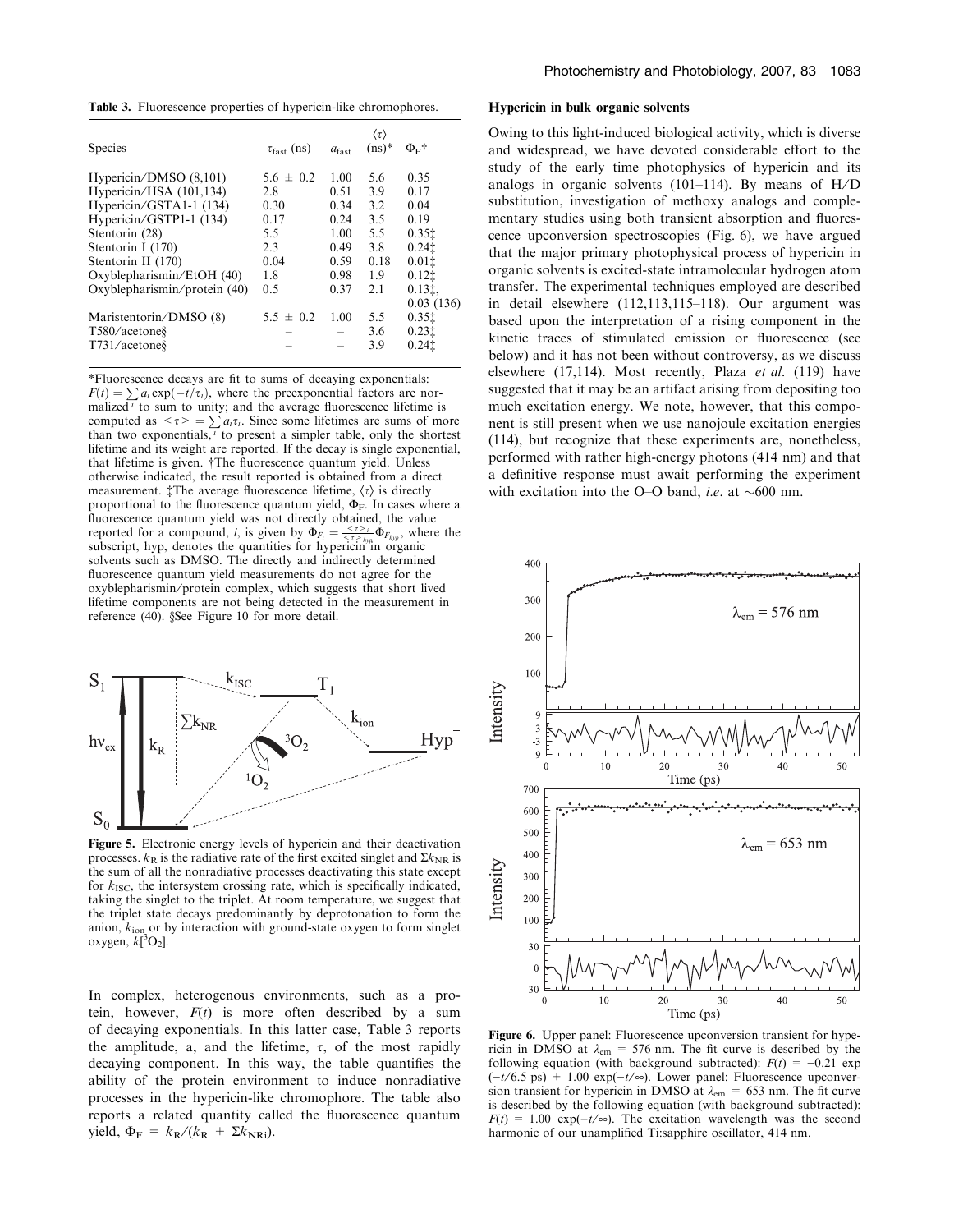Subsequent to this primary event, there is an *intermolecular* proton transfer to the solvent (20,22,120). This event is a reversible process *in vitro*, as demonstrated by the conservation of the sample optical density over the course of several cycles of pH measurement. We have suggested that these photogenerated protons may be important for understanding the light-induced biological activity of hypericin (4). Although numerous studies dealing with the biological and photophysical properties of hypericin have been performed, the mechanism and site of action of hypericin in a biological context is still unclear.

### Nonnaturally occurring complexes of hypericin with proteins

*Human serum albumin.* Human serum albumin (HSA) is a transport protein in the blood plasma. It binds a wide variety of substances, such as metals, fatty acids, amino acids, hormones and a large number of therapeutic drugs (121). Because of its clinical and pharmaceutical importance, the interaction of HSA with a variety of ligands has been studied (122,123). HSA consists of six helical subdomains and its polypeptide backbone is formed by 585 amino acids. HSA has two major binding sites denoted IIA and IIIA according to the subdomains where they occur. The interaction of hypericin with HSA has been studied by various groups (124–127). Hypericin in aqueous physiological solution is aggregated (125,128), and binding with albumin helps to solubilize it in monomeric form, which is believed to be important for virucidal action. For example, Burel and Jardon have noted that the photodynamic properties of hypericin are greatly diminished when it is aggregated (129).

Hypericin has a single-exponential fluorescence decay of  $\sim$ 5.5 ns in all nonaqueous pure solvents. Bound to HSA, however, its fluorescence decay is best described by a double exponential with a short component of  $\sim$ 2.5 ns (Table 3). To understand what induces the nonexponential decay, hypericin was also studied in Brij-35 micelles and in complex with the protein myoglobin. In both cases, the resulting fluorescence decay is nonexponential. In the case of myoglobin, where hypericin can bind only to the surface of the protein, the decay is best described by a triple exponential. In HSA, the presence of this short component may arise from new nonradiative decay processes for a subset of hypericin molecules in the binding pocket, protruding into the solvent or bound to the surface of the protein or both.

In pump-probe transient absorption experiments, stimulated emission can be induced from the excited state of hypericin in the region of 600–660 nm. This stimulated emission grows with a time constant of 6–10 ps in all solvents, except sulfuric acid, where it appears within the duration of our laser pulses. We have argued that this transient is a signature of excited-state intramolecular proton (or hydrogen atom) transfer between the hydroxyl groups *peri* to the carbonyl. This interpretation has been supported in numerous experiments involving hypericin analogs and by the fluorescence upconversion technique (see above). Figure 7 presents the stimulated emission transients of hypericin in sulfuric acid, DMSO and in  $\sim$ 5:1 and 1:1 [hypericin]:[HSA] complexes. In the 1:1 complex, the rising component disappears, indicating that the intramolecular proton transfer process has been impeded.

Because of the possibility that the rising component was obscured in the 1:1 complex by the presence of other absorbing species or because the signal-to-noise ratio was insufficient, we searched for the rising component with the fluorescence upconversion technique, which measures only emission. Figure 8 presents the fluorescence upconversion trace of the 1:1 hypericin ⁄ HSA complex at 606 nm. On the shortest time



Figure 7. Transient absorption traces of hypericin in different environments. The traces are normalized to the maximum absorption in the figure.  $\lambda_{\text{pump}} = 588 \text{ nm}$ ;  $\lambda_{\text{probe}} = 600 \text{ nm}$ . (a) Sulfuric acid:  $\Delta A(t)/\Delta A_{\text{max}} = -1.0 \exp(-t/\infty)$ ; (b) HSA:  $\Delta A(t)/\Delta A_{\text{max}} = -1.0 \exp(-t/\infty)$ ; 1:1 complex, [HSA] = [hyp] = 7 × 10<sup>-5</sup> M; (c) HSA:  $\Delta \hat{A}(t) / \Delta A_{\text{max}} = -0.36$  [exp( $-t/6.0$  ps  $-1$ ] – 0.64; ~1:5 complex;  $[HSA] = 1.5 \times 10^{-5}$  M;  $[hyp] = 7 \times 10^{-5}$  M; (d) DMSO:  $\Delta A(t)$  $\Delta A_{\text{max}} = -0.65 \text{ [exp}(-t/6.0 \text{ ps } - 1] - 0.35.$ 



Figure 8. Fluorescence upconversion at the ''magic angle'' of 1:1 hypericin:HSA complex, [HSA] =  $1 \times 10^{-4}$  M,  $\lambda_{\text{ex}} = 414$  nm,  $\lambda_{\text{em}} =$ 606 nm. A fit to double exponential yields:  $F(t) = 0.12 \exp(-t/50)$  $ps) + 0.88 \exp(-t/1320 \text{ ps})$ . The 50 ps component is not observed with the limited resolution afforded by time correlated single photon counting measurements. The insert shows results obtained on a 20 ps time scale.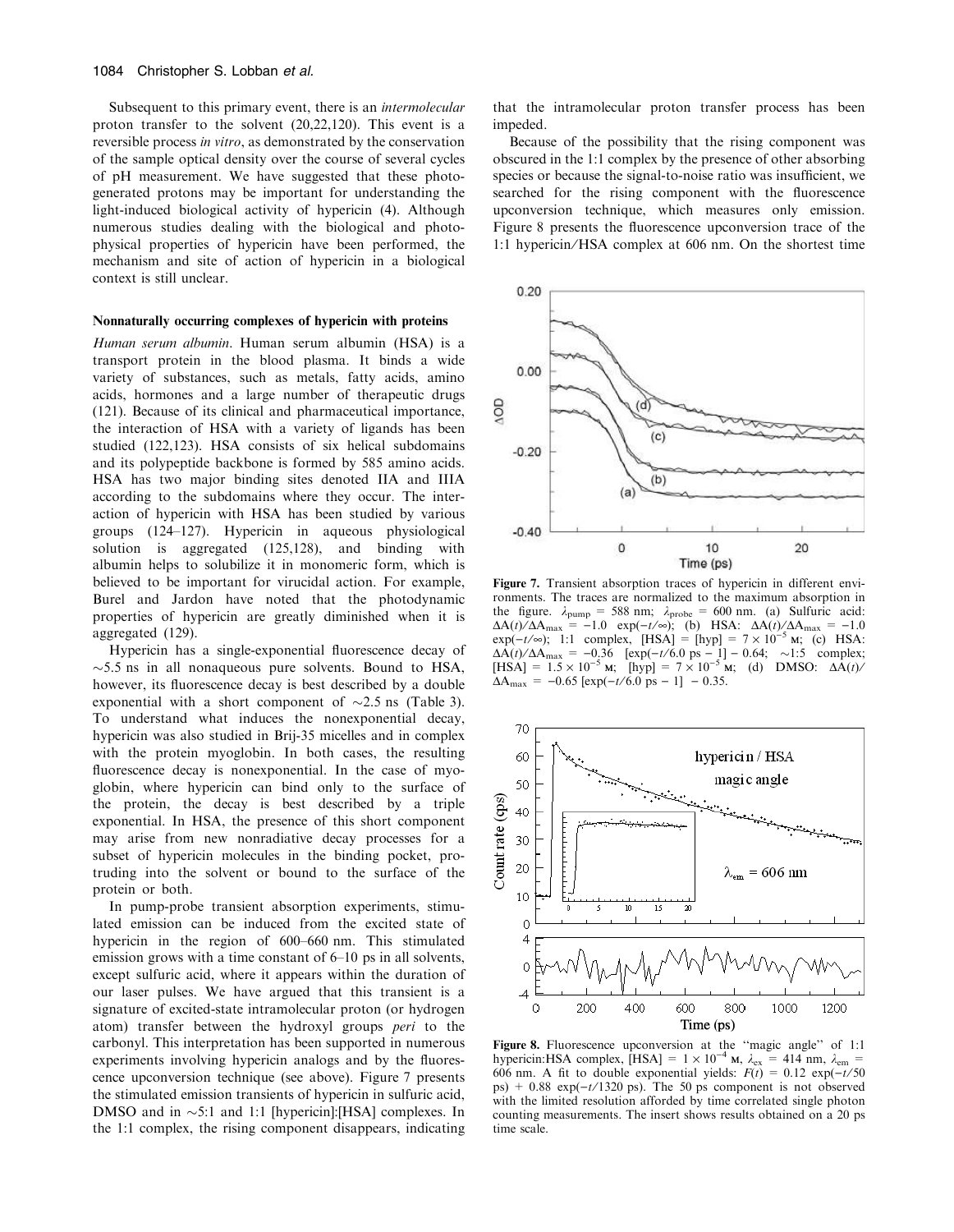scales investigated (20 ps full scale), there was no evidence for a rising component in the fluorescence signal, confirming the conclusions obtained from the transient absorption measurements that intramolecular proton transfer is impeded in the 1:1 hypericin/HSA complex.

An important problem raised by this study is understanding the nature of the nonradiative processes induced upon binding hypericin to proteins, DNA or micelles. In all the model systems to which hypericin is bound, nonexponential fluorescence decay is induced (101). This question has been raised by Song and coworkers (6,130) in the context of another system that is very similar to that of hypericin, namely the stentorin chromophore (Fig. 1). Stentorin serves as the primary photosensor in the single cell ciliate, *S. coeruleus*. Proton transfer has been suggested as a possible primary photoprocess in triggering the light signal transduction chain in *S. coeruleus.* The stentorin chromophore is linked to an  $\sim$ 50 kDa apoprotein. Bound to the protein, in water, this chromophore exhibits a very shortlived nonexponential fluorescence decay that is dominated  $(\sim 95\%)$  by an 8 ps component. Song and coworkers have shown that the long-lived hypericin fluorescence can be efficiently quenched by electron acceptors, such as benzoquinone (28,131) and they have proposed that excited-state electron transfer of the stentorin chromophore to disulfide bonds in the protein result in photooxidation of the stentorin chromophore (HO–ST–OH) to oxystentorin  $(O=ST=O)$  and the loss of two protons by the following mechanism, which is reversible (130,131):

$$
HO-ST-OH + hv \rightarrow HO-ST-OH^*
$$

$$
\rightarrow HO-ST-OH^{\bullet+} \rightarrow O = ST = O + 2H^+
$$

*Glutathione S-transferases.* Glutathione *S*-transferases (GSTs) are biologically significant because they catalyze the conjugation of reduced glutathione (GSH) to a variety of electrophiles and thereby detoxify carcinogens, pesticides and reactive products generated under oxidative stress. The conjugation of GSH with a foreign compound generally results in the formation of a nontoxic product that can be readily eliminated (132). In addition to their catalytic function, GSTs also serve as nonenzymatic-binding proteins, known as ligandins, which interact with various lipophilic compounds that include steroid and thyroid hormones. Finally, reactive oxygen species can trigger apoptosis, programmed cell death. The production of GSTs, by helping to protect the cell from oxidative damage caused by reactive oxygen species, assists in obviating the induction of apoptosis (132). Our hypericin/HSA results discussed above serve as a baseline reference in the following discussion.

Glutathione *S*-transferase binds hypericin very tightly (133); we have studied two GST isoforms referred to as A1-1 and P1-1: A1-1 with  $K_D = 0.65 \mu \text{m}$ ; P1-1 with  $K_D = 0.51 \mu \text{m}$ . Binding of hypericin to GSTs also inhibits their catalytic activity (133). The submicromolar affinity with which hypericin binds to GST is the first case of high affinity binding of hypericin to a biologically important molecule that has been documented. An intriguing observation is that the photophysical properties of hypericin can be altered upon binding to GSTs. In particular, when hypericin binds to A1-1 (or HSA), light-induced oxidative damage is produced, as evidenced by the mass spectrometry data obtained after 30 min of optical irradiation. On the other hand, no such oxidative damage is observed for P1-1 (133).

As noted above, we have argued that one of the primary processes deactivating the excited-state singlet of hypericin in bulk organic solvent is intramolecular hydrogen atom transfer. The signature of this process is the rise time in the kinetics, as indicated in Fig. 6 for hypericin in DMSO. This process is not, however, observed when hypericin is bound to HSA (101). We interpreted this result in terms of hypericin binding to a tryptophan residue in HSA that inhibited its H-atom transfer. Given that intramolecular H-atom transfer is impeded in hypericin/HSA and that light-induced protein oxidation of hypericin/HSA is more similar to that of hypericin/A1-1 than to hypericin/P1-1, it was our original expectation that the photophysics of hypericin/A1-1 should more nearly resemble that of hypericin/HSA than that of hypericin/P1-1. This expectation was not, however, borne out uniformly by subsequent experiment: the singlet kinetics and fluorescence intensities of hypericin/P1-1 more closely resemble those of hypericin/HSA (Table 3). On the other hand, the long-time kinetics indicate that the population of hypericin radical ion in A1-1 is essentially identical to that generated in complex with HSA and about a factor of two less than that obtained in complex with P1-1.

The unanticipated behavior of the singlet kinetics and the fluorescence quantum yields originally proved quite puzzling in light of the hypericin activity. They, however, can be rationalized by invoking a different branching ratio from the triplet, which can either decay into the radical ion or by collision with oxygen. When this is carried out, it is found that:

$$
20=\frac{\Phi^{A1-1}_{\Delta}}{\Phi^{P1-1}_{\Delta}}\cdot\frac{\Phi^{P1-1}_{ion}}{\Phi^{A1-1}_{ion}}\!=\!\frac{k_{ion}^{P1-1}}{k_{ion}^{A1-1}},
$$

where the  $\Phi$  represent the quantum yields for production of singlet oxygen or ion formation and the *k* are rate constants for ion formation. In other words, because the triplet state of hypericin is much more susceptible to decay into the anion when it is bound to P1-1 than to A1-1 or HSA (134), it generates considerably less singlet oxygen when complexed to P1-1 than to the two latter proteins. The origin of this difference can only be attributed to the amino acids surrounding hypericin in the various proteins and their effect on the excited-state photophysics of hypericin. An energy level diagram summarizing these processes is given in Fig. 5.

### Naturally occurring hypericin-like chromophores and their complexes with proteins

*Stentorin.* The first class of naturally occurring hypericin-like chromophores studied in complex with their proteins was that of the stentorins (39). As indicated above, the stentorins are membrane-bound chromoproteins found in pigment granules of the blue-green ciliate, *S. coeruleus.* The structure of stentorin is given in Fig. 1. Isolated from the protein, it has a 5.5 ns fluorescent lifetime, as does hypericin in bulk organic solvent (Table 3). Using pump-probe absorption spectroscopy, Savikhin *et al.* (135) found that when isolated or when bound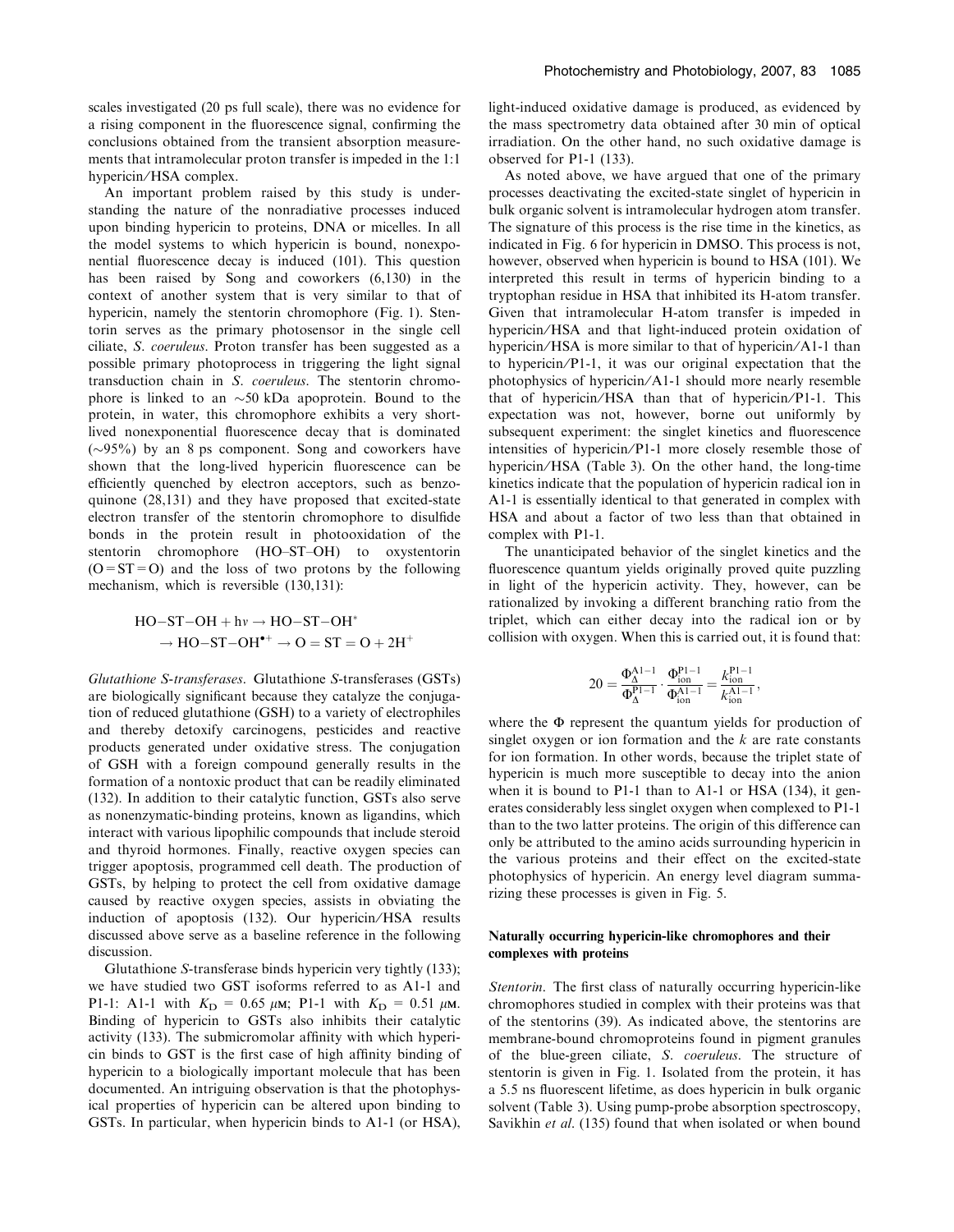to the protein (*i.e.*, stentorin I and stentorin II), stentorin, stentorin I and hypericin all provided similar excited state spectra and kinetics. On the other hand, they found that stentorin II rapidly develops spectral features that are different from the other three systems.

It is significant that upon binding to protein, the fluorescence quantum yield of stentorin is reduced. This reduction is most pronounced in the chromoprotein, stentorin II, *i.e.*, a change from 0.35 to 0.01 (Table 3).

*Blepharismin.* Plaza and coworkers (136,137) have recently extended studies of these naturally occurring chromoprotein complexes to oxyblepharismin (Fig. 1) and its chromoprotein, the oxyblepharismin-binding protein, which are obtained from light-adapted cells of *B. japonicum.* These workers identify two classes of chromoprotein. The ''reactive'' species possesses a 680 nm band that is described by biexponential decay with time constants of 4 and 56 ps. They also identify a species to which they identify as ''nonreactive'' because it behaves similarly to free oxyblepharismin. They suggest that electron transfer could be involved in the primary photoprocesses of the reactive chromoprotein and hence trigger the sensory transduction chain of *B. japonicum.* Finally, they investigated the nonnatural complex of oxyblepharismin with HSA and observed that its excited-state photophysics are much more similar to that of free oxyblepharismin than to that of the reactive chromoprotein. These results suggest strongly that there is a specific interaction between the chromophore and its protein that leads to the photoreceptor response of the ciliate.

*Maristentorin and the T580 and T731 pigments.* Maristentorin: Recently, we have proposed a structure for the photoreceptor pigment of the heterotrich ciliate, *M. dinoferus* (8). It is similar to those of *S coeruleus* and *B. japonicum* but differs significantly in that it bears no aromatic hydrogens (Fig. 1). It is fluorescent *in vivo* (Fig. 3a and b). The structure of maristentorin is based upon the hypericin skeleton and its spectra are nearly identical to those of hypericin but shifted toward the red. Within experimental error, its fluorescence lifetime is identical to that of hypericin,  $\sim$  5.5 ns in DMSO (Table 3). It is remarkable that while the pigments are structurally similar in *S. coeruleus* and *M. dinoferus*, the photoresponses are opposite (see section Photoresponses in heterotrichs, above).

Folliculinid pigments: As indicated in the section Heterotrichs, stentorids and occurrence of pigments, above, S.H. at MBARI collected two folliculinids T580 and T731; and his group and that of J.W.P. have submitted them and their pigments to analysis.

*Folliculinid Sample Collection, DNA extraction and purification.* Carbonate rock fragments encrusted with indigo mat were collected with the aid of the ROV *Tiburon* deployed from the R/V Western Flyer during dive T580, LAT: 27.596, LON:  $-111.486$ , at a depth of  $\sim$ 1567 m, ambient temperature 2.965 $\degree$ C, salinity = 34.53 PPT and dissolved oxygen =  $0.47$  mL/L. Mat samples were scraped from selected carbonate surfaces aboard ship, processed for microscopy and DNA extraction and subsequently frozen below  $-20^{\circ}$ C for land-based analyses. Selected mat samples were dissected, fixed in 2% gluteraldehdye (EM grade; Sigma) diluted in 0.2  $\mu$ M filtered seawater and stored at  $4^{\circ}$ C until processed for TEM. Following fixation, samples were postfixed, dehydrated

infiltrated and polymerized using the microwave techniques of Giberson *et al.* (138). Thin sections were cut, stained with lead citrate and placed on formar coated grids for viewing in either JOEL 100B or 1200EX TEM. Genomic DNA was extracted from 0.25 g of mat sample, using the Qiagen DNA isolation kit according to manufacturer's instructions (Qiagen Inc., Valencia, CA). DNA was eluted with 200  $\mu$ L TE pH 7.8 and stored at  $-20^{\circ}$ C prior to polymerase chain reaction (PCR) amplification.

*Eukaryotic and SSU rRNA gene amplification.* Eukaryotic SSU ribosomal RNA (rRNA) sequences were PCR amplified using kingdom specific-primers: (EukF 5'-AACCTGGTT GATCCTGCCAGT and EukR 5'-TGATCCTTCTG CAGGTTCACCTAC). Fifty microliter amplification reaction mixtures contained 1  $\mu$ L template DNA, 41.5  $\mu$ L 1X buffer, 1 mL each 10 m<sup>M</sup> forward and reverse primer, 2.5 U TaqPlus Precision polymerase (Stratagene, La Jolla, CA) and 5 mL 10 m<sup>M</sup> stock dNTP mixture. Amplifications were carried out using the following profile:  $94^{\circ}C/3$  min., X36 cycles 94°C/40 s,  $55^{\circ}$ C/1.5 min and  $72^{\circ}$ C/2 min, followed by a final extension at  $72^{\circ}$ C/10 min.

*Clone library construction and sequencing.* SSU rRNA amplicons were visualized on 1% agarose gels in 1X TBE and purified directly using Qiaquick PCR purification kit (Qiagen Inc.). Purified amplicons were cloned into pCR4- TOPO vector using a TOPO TA cloning kit for sequencing (Invitrogen, Carlsbad, CA) and transformed by chemical transformation into TOP10 one shot cells according to the manufacturer's instructions. Transformants were transferred to 96 well plates containing 180  $\mu$ L Lbkan50 and 7% glycerol and stored at  $-80^{\circ}$ C. Plasmid DNA was purified from glycerol stocks using the Montage Plasmid Miniprep96 kit (Millipore, Bedford, MA) following the manufacturer's protocol and stored at -20°C. Plasmid insert sequence data were collected on an ABI Prism 3100 DNA sequencer (Applied Biosystems Inc, Foster, CA) using Big DyeTM chemistry (PE Biosystems, Foster, CA) according to manufacturers' instructions. Plasmids were sequenced bidirectionally with M13F and M13R primers. Sequences were edited manually from traces using Sequencher software V4.1.2 (Gene Codes Corporation, Ann Arbor, MI). The sequence of T580 has been submitted to GenBank under accession number EF688408.

*Phylogenetic analysis.* SSU rRNA phylogenetic analyses were performed on sequences recovered from the indigo mat in conjunction with related and described species groups. SSU rRNA sequence data were compiled with ARB software (http://www.arb-home.de) and aligned with sequences from the Genbank database using the FastAligner program. Aligned sequences were visually inspected for conservation of secondary structure features and manually edited when necessary. The final masked alignment contained 1171 nucleotides for comparison. A ciliate SSU rRNA tree based on the tree reported by Miao *et al.* (57) was generated from this alignent using distance, parsimony and maximum likelihood methods implemented in PAUP\* version 4.0b10 (139). Bootstrapping for all three methods was accomplished with 1000 replicates per tree using heuristic search methods. The phylogenetic tree was updated using the following recent GenBank entries *F. salina* (two strains), *Condylostoma minutum,* two species of *Loxodes* and ''*Stentor auriculatus.*'' Gong *et al.* (140) showed that the last of these is not a *Stentor*; its last formal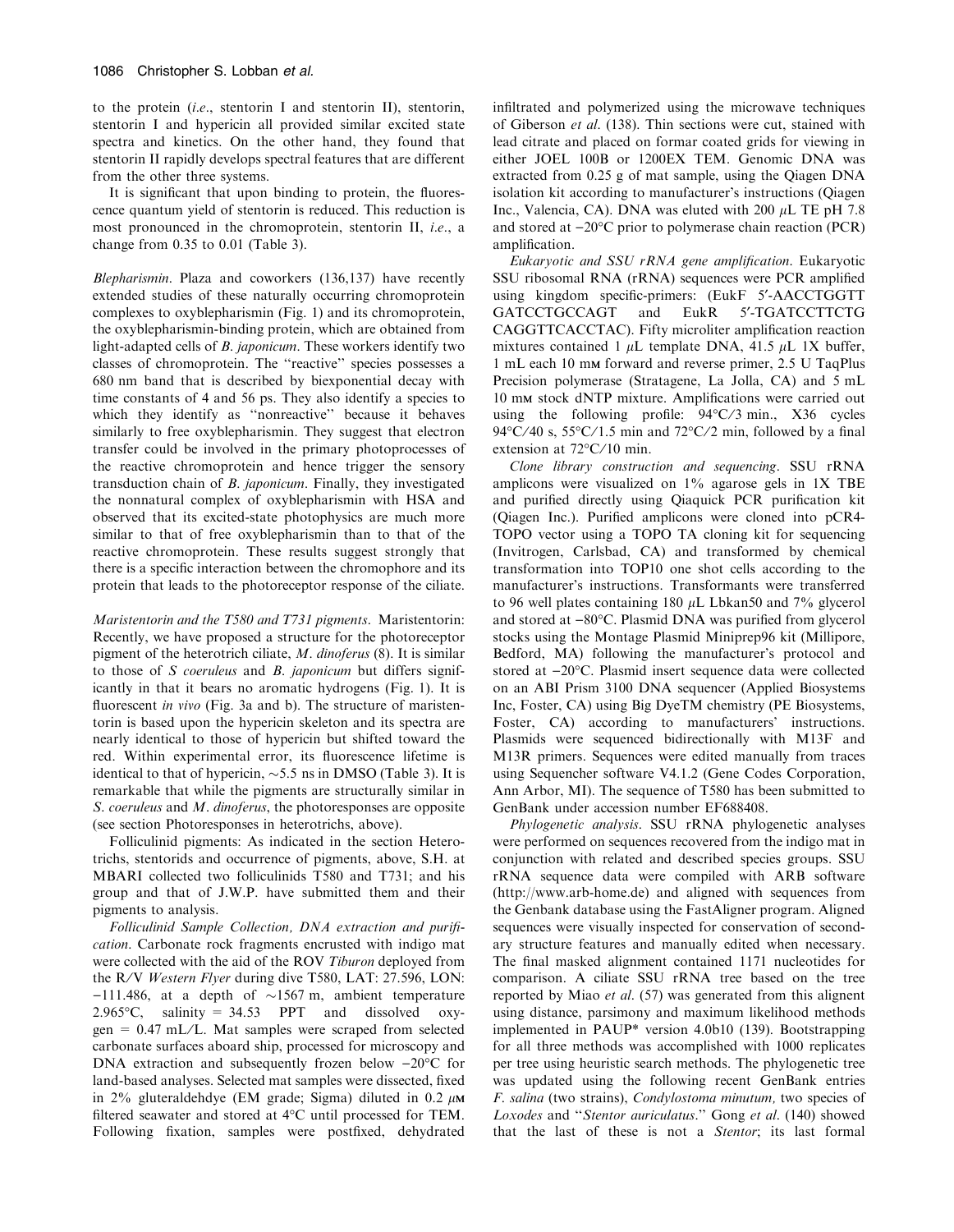reassignment was to *Condylostentor* (141); but following Foissner and Wölfl (43), we refer it to *Condylostoma*, a view that is supported by the analysis.

The spectroscopic characterization of the pigments is summarized in Figs. 9 and 10 and in Table 3. There is considerable similarity between their emission and absorption spectra with those of hypericin, and it is reasonable to suggest that they are hypericin-like. As noted above, hypericin bound to proteins (HSA and GST) exhibits nonexponential decay kinetics. We observed biexponential fluorescence decay in T580 and T731 pigments dissolved in acetone. The average fluorescence lifetime for these two pigments is  $\sim$ 3.8 ns, which



Figure 9. Normalized steady state excitation and emission spectra of pigments T580 (upper panel, solid) and T731 (lower panel, solid) in acetone. For comparison the corresponding spectra of hypericin dissolved in acetone is also included (dashed). The excitation wavelength for the emission spectra is 550 nm. For the excitation spectra, the emission monochromator is set to 650 nm. The spectra for both pigments are nearly identical with those of hypericin but shifted toward the red. The spectra suggest that the pigments are hypericinlike. Note that the relative intensities of the  $\sim 600$  and  $\sim 650$  nm bands differ in the two pigments. Figure 10 presents the fluorescence decay of the two pigments in acetone.



Figure 10. Fluorescence decay of pigments T580 (left panel) and T731 (right panel) in acetone. The samples are excited at 407 nm and emission is collected after 570 nm using cut-off filters. Both fluorescence decays are well described by a sum of two exponentially decaying components. For T580,  $F(t) = 0.07 \exp(-t/0.5 \text{ ns}) + 0.93 \exp(-t/0.5 \text{ ns})$  $(-t/3.8 \text{ ns})$  and for T731,  $F(t) = 0.24 \text{ exp } (-t/1.7 \text{ ns}) + 0.76 \text{ exp}$  $(-t/4.6 \text{ ns})$ . For comparison, the fluorescence decay of hypericin in acetone is shown (inset). The decay kinetics for both pigments are well described by biexponential behavior having average fluorescence lifetime of  $\sim$ 3.8 ns.

is less than that for hypericin in pure organic solvents  $(\sim 5.5 \text{ ns})$ . The decrease in fluorescence lifetime and deviation from single exponential decay kinetics might indicate that these pigments are still associated with proteins or that other nonradiative rates are operative.

# TOXICITY, UV-PROTECTION AND OTHER POSSIBLE ROLES FOR HYPERICIN-LIKE PIGMENTS IN HETEROTRICHS

Stentorin and blepharismin are well known to be both endogenous photosensitizers, capable of damaging the cells that produce them, and exogenous photosensitizers, damaging other cells, such as *Paramecium* and predators. As noted at the outset, there is clear evidence for a role of several hypericinlike pigments in predator defense and some evidence for a role in UV protection. These roles may be instead of or in addition to any role in photoreception, and we should not consider whether any role is "primary," as all roles are presumably important to the well-being of the organism (or symbiotic association as the case may be). Chemical defenses can serve multiple roles in marine invertebrates, as well; for instance, Stachowicz and Lindquist (142) found that grazer-deterrent secondary metabolites in a hydroid also protected it from UV stress; in such cases, the quantities needed for one role may be much more than would suffice for another. We consider endogenous and exogenous toxicity first, then the potential role of hypericin-like pigments in the broader context of chemical protection from UV wavelengths.

### Endogenous toxicity

It seems evolutionarily odd, as Häder and Häder (143) noted that an organism produces a photodynamically active compound that is harmful to its survival in high irradiance yet uses that same compound to avoid high irradiance. Looking over the range of organisms with hypericin-like compounds, a striking commonality is that virtually all live in lighted environments. Some, such as *Hypericum*, sequester the toxins in special glands; do cortical granules of heterotrichs serve the same role? And if they do, why are *Blepharisma* spp. and *S. coeruleus* photosensitized? *B. japonicum* became insensitive to light when its pigment was extruded by cold shock and regained sensitivity when it regenerated its pigment (71). Perhaps, rather than asking, how do photophilic organisms cope with photosensitizers but rather, how did *S. coeruleus* and *B. japonicum* become sensitive to their own defense compounds? What ecological differences are there between fluorescent, phototoxic strains of *S. coeruleus* and nonfluorescent, nontoxic strains? (68) Modenutti *et al.* (54) thought it significant that the photophilic species *Stentor araucanus* is not fluorescent *in vivo*.

Toxicity of blepharismin and stentorin chromophores in the light comes about primarily because they generate singlet molecular oxygen  $(^1O_2)$  and/or other reactive oxygen species, both *in situ* and in the medium (see section Characteristics of hypericin-like chromophores and primary photoprocesses, above) (39,40,49,51). Surprisingly, some blepharismins and oxyblepharismins are also exogenously toxic *in the dark* to the predatory haptorid ciliate *Dileptus margaritifer* (42); this must be due to some other mechanism. When *Blepharisma* is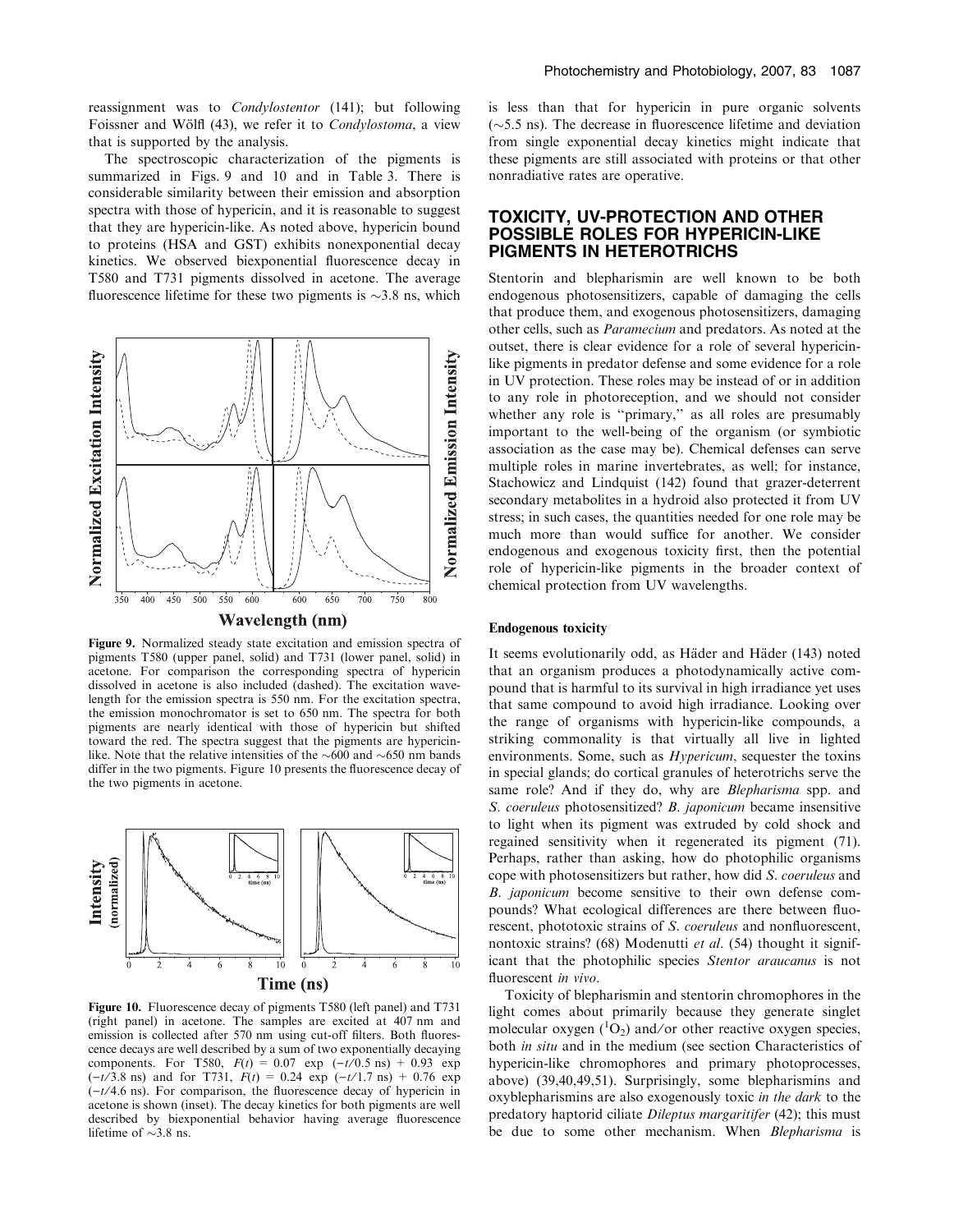exposed to weak light it changes color from red to blue because of phototransformation of blepharismins to oxyblepharismins and also reduces the amount of pigment; the changes decrease the cell's defensive ability but increase resistance to endogenous phototoxicity.

How does symbiosis interact with endogenous toxicity? Perhaps, the ability to enter symbiosis with algae results from development of tolerance to reactive oxygen, as suggested by Kawano *et al.* (144) for green *P. bursaria*. If that is the case in heterotrichs, might it also affect their ability to contain large amounts of toxic pigments and live in light? That is, species such as *S. coeruleus*, without algae, and perhaps without tolerance to oxygen radicals, survive because they seek darkness and have adapted the pigment to help them avoid light, whereas symbiotic species need oxygen resistance to cope with algal photosynthesis, and this also protects them from harmful effects of the pigment in light. This argument would be strengthened if it turned out that pigmented heterotrichs without algae are generally sciaphilous.

While Miyake et al. (50) used "white" (zoochlorella free) *C. virens*, obtained by culturing originally green cells in darkness, they noted from preliminary experiments that symbiotic algae reduced the vulnerability to attack by *Dileptus*. Unlike other heterotrichs, *C. virens* is facultatively symbiotic with zoochlorellae. Repak (145) in his revision of this species made no mention of algae and described it as a bottomdwelling predator. However, the algal symbiont of this species was studied by Reisser and Kurmeier (146). Colorless *C. virens* can harbor endosymbiotic bacterial cells (147) but loses them if zoochlorellae reestablish, leading Karadzhian and Vishiakov (148) to conclude that *C. virens* cannot support both at the same time. The potential for bacteria to be involved with defense compounds can be seen from the many recent works on the role of bacterial symbionts in marine invertebrate toxicity (149). More studies on colorless strains of *C. virens*—or of bleached *Stentor* spp.—might lead to deeper understanding of the role(s) of the algae in the pigment/toxin/behavior relationships. How do green and colorless cells respond to light gradients? What are the trade-offs for *C. virens* to take up (or be ''infected by?'') zoochlorellae in light *versus* living in dim/dark environments with (or without?) symbiotic bacteria? The relationship between the symbionts is likely to be driven to a large extent by growth considerations, as Stabell *et al.* (150) found in green *versus* aposymbiotic *Coleps* (a ciliate in the Class Prostomatea, Order Prorodontida), but the role of algae and ⁄ or bacteria in chemical defense or offense may prove critical to success in different environments.

#### Exogenous toxicity: predator defense

Several heterotrich ciliates are chemically defended against predatory ciliates and multicellular predators by the contents of cortical granules (Table 2). The pigments of *S. coeruleus* (49), *B. japonicum* (48,51,151), *L. striatus* (52) and the colorless toxin in *C. virens* (50) can be extruded upon attack and repel the ciliate *Dileptus*. This predator is both physically damaged and behaviorally disturbed by the toxin and will die if trapped in toxin solutions. As a common predator on heterotrichs, it has become a convenient assay organism for toxins in extrusomes (42,50,51). Miyake *et al.* (50) also conducted

preliminary experiments on several other heterotrichs (Table 2). From these observations, it seems probable that cortical granule contents in heterotrichs are generally extrusible and toxic, whatever other roles they may have. However, while the toxins may be broadly effective as feeding deterrents—*Loxodes*' pigment defends it against the [mesograzer] catenulid turbellarian (flatworm) *Stenostomum sphagnetorum* as well as predatory ciliates (52)—they are not universal. *B. japonicum* is defended by its pigment against *Amoeba proteus* but not *C. virens* (151) and Giese (41) noted that blepharismas in general are ''readily eaten'' by some other protists and small crustaceans.

All these compounds are hypothetical derivatives of the polyketide (acetogenin or acetate-malonate) biosynthetic pathway that is ubiquitous in eukaryotes (152). The pathway for hypericin biosynthesis is thought to be from acetyl coenzyme A *via* the intermediate emodin anthrone, and then oxidative dimerization to hypericin, but the pathway has not yet been demonstrated unequivocally (153). Masaki *et al.* (53) saw a ''close relation between the biosynthesis of climacostol and that of stentorin'' coming from C16 polyketide. This may prove interesting as more of the phylogenetic picture is filled in, but with only one colorless toxin identified so far, the phylogenetic significance is not clear.

In other organisms such as crinoids (11) and *Hypericum* (154,155), the defense role of hypericin or hypericin-like compounds is more obvious. Moreover, such compounds (fringelites [Fig. 1] and even hypericin itself) already occurred in crinoids in the Middle Triassic, some 225 million years ago (11). Gymnochromes (Fig. 1) are brominated hypericins that occur in living and fossil crinoids (12,153). Brominated acetogenins are well known and common secondary metabolites in marine organisms (156); their toxicity does not depend on photochemistry.

There is likely to be a wealth of colorless toxins, such as climacostol, among the heterotrichs. However, bioprospectors might note that the occurrence of saxitoxin in dinoflagellates does not follow phylogenetic lines, but has spread to disparate taxa (157). There is even some evidence that saxitoxin might be produced by endosymbiotic bacteria (158).

#### UV protection

Most organisms must be able to deal with damage from UV light, especially UV-B (280–320 nm). UV-A (320–400 nm) can be both harmful and beneficial. UV-B causes direct damage to nucleic acids and proteins, as well as oxidative stress through the formation of oxygen radicals. Shallow water does not protect organisms from UV; for example, UV-B at 308 and 320 nm penetrated 9 and 27 m, respectively, into coastal Antarctic waters and UV-A penetrates much deeper (159,160). Some organisms avoid the stress by living in or moving to protected areas, others tolerate the stress through chemical coping mechanisms.

Avoidance of UV damage implies the ability to detect and respond to these wavelengths. UV-B has been shown experimentally to affect the motility of several heterotrichs, all lacking algae, but including the photophilic, almost-colorless species *F. salina*, which has high tolerance to UV (41,161), and sciaphilous species with hypericin-like pigments, *S. coeruleus* (143) and *B. japonicum* (87,162). Motility and phototaxis of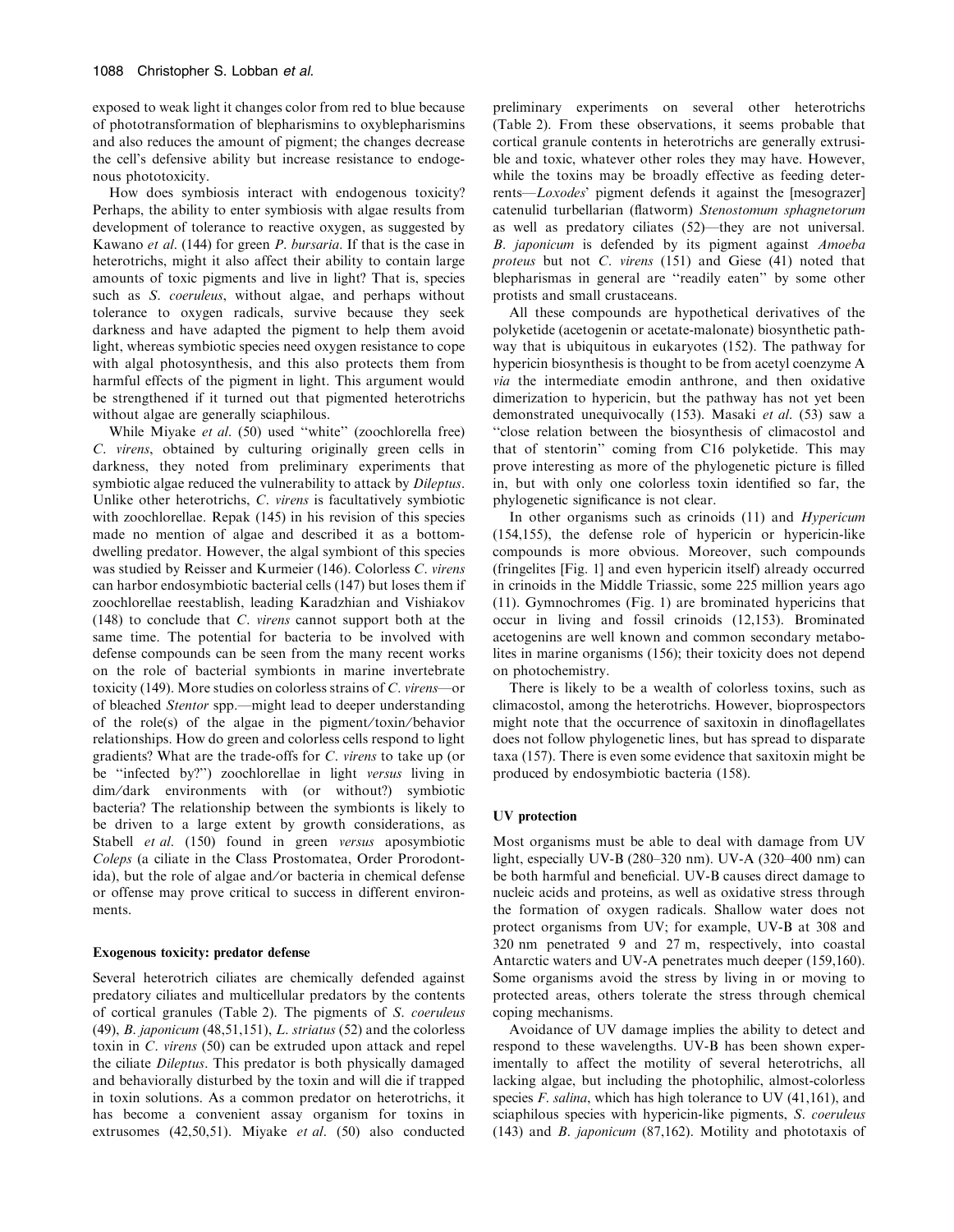*F. salina* were not affected by UV-A irradiation but UV-B caused an increase in cell speed after a few minutes and loss of phototaxis after 60 min (161). In *S. coeruleus* after 4 min in unfiltered sunlight, all cells had irreversibly stopped swimming; filtering out UV-B and UV-A increased the period of motility but only for a few minutes. Evidently, all three components of sunlight affect motility. Exposure to light *reduced* speed of cells in this species (143) and in *B. japonicum*. In the latter species, also, UV decreased swimming speed and photoresponsiveness (see below) (87).

Among the most widespread means of coping is the presence in many aquatic organisms of suites of MAAs that act as sunscreens. These compounds are formed from the shikimic acid pathway in bacteria and algae and acquired by animals through diet or symbiosis (160,163). Some MAAs, mainly shinorine, palythenic acid and palythine, were identified in *Maristentor* (55), the first report of these compounds in an alga-bearing protist, but MAAs have also been found in some *Chlorella*-bearing freshwater ciliates (164). Several mixotrophic heterotrichs, including *S. amethystinus* and *Stentor araucaria,* dominate lake plankton blooms (165,166) and at least *S. araucaria* is evidently resistant to UV (54), implying the presence of defense compounds. Both these *Stentor* spp. are strongly pigmented (Table 2) and Modenutti *et al.* (54) proposed that stentorin serves this role.

The potential for hypericin-like compounds to act in UV protection derives from the relatively large absorbance through UV-A and UV-B wavelengths (Fig. 2), and the hypothesis was promoted by Giese (41) for *Blepharisma* (before MAAs were known). One might think that an abundance of pigment in cortical granules would provide a strong sunscreen. However, experiments on *B. japonicum* (87) showed that UV-B harmed both red and blue cells by impacting some step(s) in the transduction chain, and the pigments, which were not altered by UV, apparently did not shield cells. UV-B irradiance altered cell shape and reduced motility and the photophobic response, so that cells essentially became ''trapped'' in harmful irradiance; within an hour they were barely motile and totally unresponsive to stepped-up visible irradiance. However, Lenci's group (162) subsequently showed that *B. japonicum* could detect and avoid UV-B and that blepharismin was the photoreceptor. Thus in this species, the pigment does protect the cells from UV-B, but *via* the cells' behavioral reaction rather than by physical screening. The implication for photophilic species from these results is that their cortical pigments probably do not supplement or replace the role of MAAs, but because many photophilic species have algal symbionts it is likely that they have MAAs.

It seems doubtful that hypericin-like compounds have any direct role in protecting cells from UV irradiance. However, the various roles of pigments, MAAs, behavior, *etc*., need to be understood in the integrated ecology of the ciliate or both partners in a symbiosis. While we have only hints so far of the complexity in *Maristentor*, the fact that this species alters the distribution of both cortical granules (Fig. 3a and b) and zooxanthellae from day to night (44,45) suggests that different roles might be optimized in different circumstances.

These considerations allow us to speculate on the possible role of the hypericin-like pigment in the deep-water folliculinids. The most plausible hypothesis is that it is a defense compound that, like the pigments of *B. japonicum* (42), is toxic in darkness. It is also possible that the pigment in this species (and other heterotrichs) fills some as yet unimagined role. It is even conceivable that the pigment in this deep water form is ''vestigial'' and has no present function.

# CONCLUSIONS AND HYPOTHESES

Although little is known of the protein–pigment complexes in ciliates, the diversity of structure and physiology offer many opportunities, for comparison and perhaps new models to address questions, such as the nature of nonradiative processes induced in protein-bound chromophores. It might be particularly interesting to compare structure and properties of molecules from photophilic and/or symbiotic species with those from photophobic species but care must be taken to establish that the photoreceptor is in the ciliate and not (as, apparently, in green *Paramecium*) in the alga.

Hypericin-like chromophores are known so far only in the stentorids and their sister group *Fabrea*. The most likely sources of novel pigments are in the species of *Stentor* that are not bluish like *S. coeruleus—S. amethystinus*, *S. niger*, *S. fuliginosus, S. igneus* and *S. loricatus*—and in the diverse genera of folliculinids, which are phylogenetically separated from *Stentor* and *Blepharisma*. Evidence on the extent and origin of hypericin-like pigments in heterotrichs, however, can best be sought in nonstentorids, such as *Condylostoma*, and other taxa that may, like *F. salina*, appear colorless. We do not yet know enough about the yellow and brown pigments from *Stentor* and *Loxodes* to form any phylogenetic hypothesis.

The diversity of colors among *Stentor* spp. contrasts with the comparative uniformity in *Blepharisma* spp. and the several genera of folliculinids. The chemistry of the pigments may make a useful contribution to understanding phylogeny within *Stentor*.

Hypericin-like pigments and other contents of cortical granules are evidently multifunctional and play key roles in the behavior and ecology of heterotrich species. The roles are likely to be affected by whether the ciliate contains endosymbiotic algae or not and could also be adaptable to different conditions of light, predation, *etc*. Adaptation of different functions for these molecules and replacement of the functions by other compounds may have occurred on several occasions.

A reasonable generalization (as a starting point) is that heterotrich cortical granules function in predator defense; the toxin(s) may be pigmented and/or not. Colorless toxic compounds could be present in cortical granules that are pigmented. It will be interesting to compare the toxic compound(s) in the (apparently) colorless *S. polymorphus* and *S. roeselii* with climacostol.

Hypericin-like pigments may not be involved in photoresponses, even when an organism responds to light, and other photoreceptors could be overlooked when bulk pigments are present; it is especially likely that true phototactic behavior is mediated by other pigments, such as rhodopsin.

*Acknowledgements—*JWP's work on GST was supported by grant number P01 ES012020 from the National Institute of Environmental Health Sciences (NIEHS) and the Office of Dietary Supplements (ODS), NIH. Its contents are solely the responsibility of the authors and do not necessarily represent the official views of the NIEHS, NIH.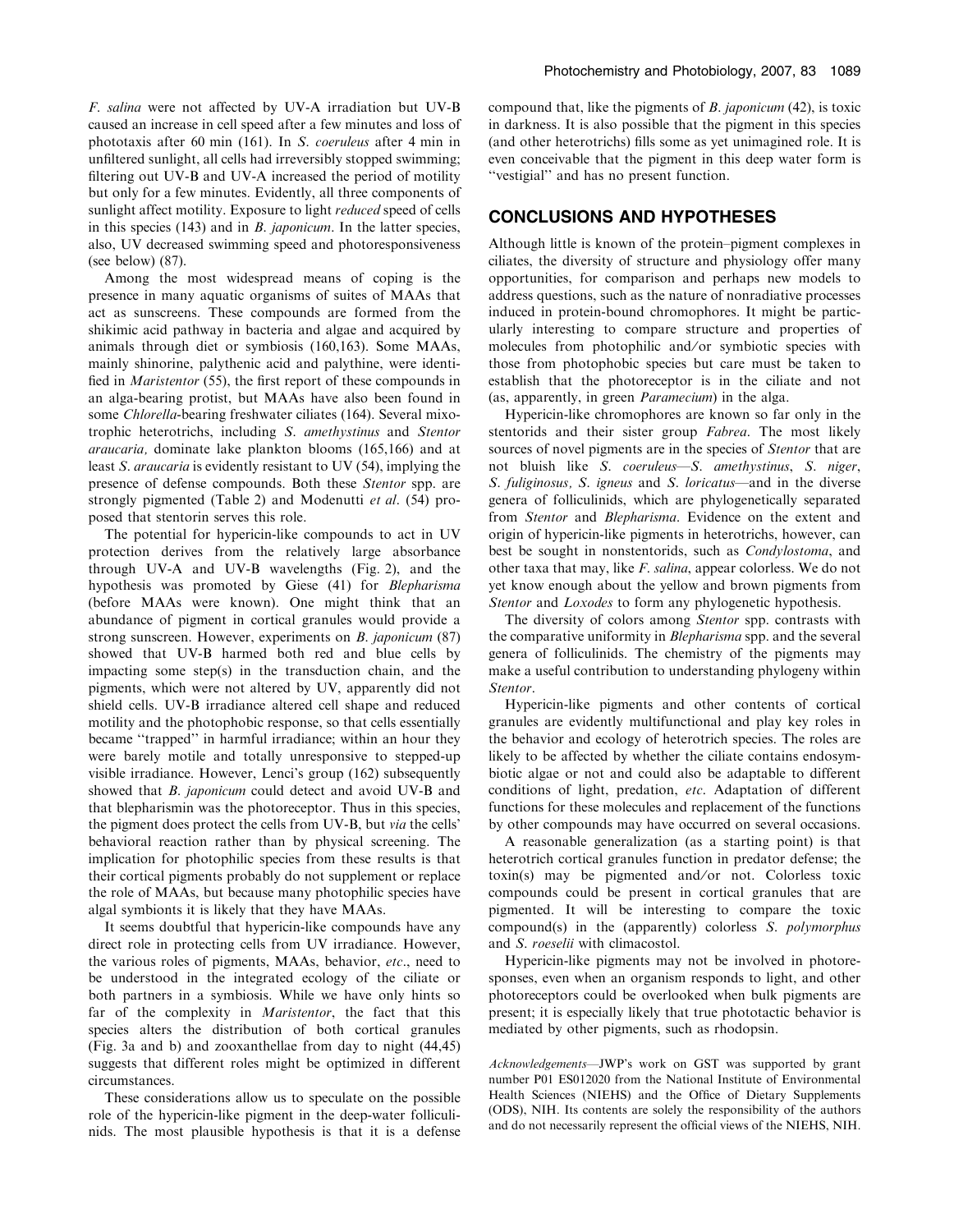We thank Mr. Weiya D. Lu for providing GST for this work and to Professor W.M. Atkins for introducing us to the subject. JWP also thanks Pascal Plaza and Monique Martin for their hospitality at the Ecole Nationale Supérieure, Paris, while parts of this manuscript were drafted.

CSL's work was supported indirectly by NIGMS *RISE* grant R25 GM063682. He thanked M. Schefter for continuing support and encouragement in our explorations of *Maristentor* and D.J.S. Montagnes for insightful discussions of the ideas presented here.

SJH thanks the crew and captain of the R/V *Western Flyer*, Peter Girguis and Kurt Buck at the Monterey Bay Aquarium Research Institute (MBARI) for excellent help with sample collection and EM analysis for ultrastructural analysis and light microscopy, respectively.

# **REFERENCES**

- 1. Durán, N. and P. S. Song (1986) Hypericin and its photodynamic action. *Photochem. Photobiol.* 43, 677–680.
- 2. Lown, J. W. (1997) Photochemistry and photobiology of perylenequinones. *Can. J. Chem.* 75, 99–119.
- 3. Diwu, Z. (1995) Novel therapeutic and diagnostic applications of hypocrellins and hypericins. *Photochem. Photobiol.* 61, 529–539.
- 4. Kraus, G. A., W. J. Zhang, M. J. Fehr, J. W. Petrich, Y. Wannemuehler and S. Carpenter (1996) Research at the interface between chemistry and virology: Development of a molecular flashlight. *Chem. Rev.* 96, 523–535.
- 5. Falk, H. (1999) From the photosensitizer hypericin to the photoreceptor stentorin—The chemistry of phenanthroperylene quinones. *Angewandte Chemie-International Edition* 38, 3117–3136.
- 6. Tao, N., M. Orlando, J. S. Hyon, M. Gross and P. S. Song (1993) A new photoreceptor molecule from *Stentor coeruleus*. *J. Am. Chem. Soc.* 115, 2526–2528.
- 7. Checcucci, G., R. S. Shoemaker, E. Bini, R. Cerny, N. Tao, J. S. Hyon, D. Gioffre, F. Ghetti, F. Lenci and P. S. Song (1997) Chemical structure of blepharismin, the photosensor pigment for *Blepharisma japonicum*. *J. Am. Chem. Soc.* 119, 5762–5763.
- 8. Mukherjee, P., D. B. Fulton, M. Halder, X. Han, D. W. Armstrong, J. W. Petrich and C. S. Lobban (2006) Maristentorin, a novel pigment from the positively phototactic marine ciliate *Maristentor dinoferus*, is structurally related to hypericin and stentorin. *J. Phys. Chem. B* 110, 6359–6364.
- 9. Maeda, M., T. Naoki, T. Matsuoka, Y. Kato, H. Kotsuki, K. Utsumi and T. Tanaka (1997) Blepharismin 1-5, novel photoreceptor from the unicellular organism *Blepharisma japonicum*. *Tetrahedon Lett.* 38, 7411–7414.
- 10. Spitzner, D., G. Höfle, I. Klein, S. Pohlan, D. Ammermann and L. Jaenicke (1998) On the structure of oxyblepharismin and its formation from blepharismin. *Tetrahedon Lett.* 39, 4003–4006.
- 11. Wolkenstein, K., J. H. Gross, H. Falk and H. F. Schöler (2006) Preservation of hypericin and related polycyclic quinone pigments in fossil crinoids. *Proc. Roy. Soc. B* 273, 451–456.
- 12. De Riccardis, F., M. Iorizzi, L. Minale, R. Riccio, B. Richer de Forges and C. Debitus (1991) The gymnochromes: Novel marine brominated phenanthroperylene-quinone pigments from the stalked crinoid *Gymnocrinus richeri*. *J. Org. Chem.* 56, 6781–6787.
- 13. Takahashi, D., T. Maoka, M. Tsushima, K. Fujitani, M. Kozuka, T. Matsuno and T. Shingu (2002) New quinone sulfates from the crinoids *Tropiometra afra macrodiscus* and *Oxycomanthus japonicus*. *Chem. Pharm. Bull.* 50, 1609–1612.
- 14. Sauviat, M.-P., A.-G. Benoit, C. Debitus, I. Pouny and D. Laurent (2001) Alterations of transmembrane currents in frog atrial heart muscle induced by photoexcited gymnochrome A purified from the crinoid, *Gymnochrinus richeri*. *Photochem. Photobiol.* 74, 115–119.
- 15. Diwu, Z. and J. W. Lown (1990) Hypocrellins and their use in photosensitization. *Photochem. Photobiol.* 52, 609–616.
- 16. Chowdhury, P. K., K. Das, A. Datta, W. Z. Liu, H. Y. Zhang and J. W. Petrich (2002) A comparison of the excited-state processes of nearly symmetrical perylene quinones: Hypocrellin A and hypomycin B. *J. Photochem. Photobiol. A Chem.* 154, 107–116.
- 17. Petrich, J. W. (2000) Excited-state intramolecular H-atom transfer in nearly symmetrical perylene quinones: Hypericin, hypocrellin, and their analogues. *Int. Rev. Phys. Chem.* 19, 479–500.
- 18. Halder, M., P. K. Chowdhury, M. S. Gordon, J. W. Petrich, K. Das, J. Park and Y. Alexeev (2005) Hypericin and its perylene quinone analogs: Probing structure, dynamics, and interactions with the environment. *Adv. Photochem.* 28, 1–28.
- 19. Showalter, B. M., A. Datta, P. K. Chowdhury, J. Park, P. Bandyopadhyay, P. K. Choudhury, S. Kesavan, Y. Zeng, G. A. Kraus, M. S. Gordon, J. P. Toscano and J. W. Petrich (2001) Identification of a vibrational frequency corresponding to H-atom translocation in hypericin. *Photochem. Photobiol.* 74, 157–163.
- 20. Fehr, M. J., M. A. McCloskey and J. W. Petrich (1995) Lightinduced acidification by the antiviral agent hypericin. *J. Am. Chem. Soc.* 117, 1833–1836.
- 21. Dumas, S., D. Eloy and P. Jardon (2000) Photoinduced proton transfer from the first triplet state of hypericin in micellar dispersion. *New J. Chem.* 24, 711–717.
- 22. Sureau, F., P. Miskovsky, L. Chinsky and P. Y. Turpin (1996) Hypericin-induced cell photosensitization involves an intracellular pH decrease. *J. Am. Chem. Soc.* 118, 9484–9487.
- 23. Eloy, D., A. Le Pellec and P. Jardon (1996) Protonation and deprotonation of hypericin in the ground state and the first excited singlet state in a nonionic micellar medium. *J. Chim. Phys. Phys.-Chim. Biol.* 93, 442–457.
- 24. Immitzer, B., C. Etzlstorfer, P. A. Obermuller, M. Sonnleitner, G. J. Schutz and H. Falk (2000) On the photochemical proton expulsion capability of fringelite D–A model of the protist photosensory pigments of the stentorin and blepharismin types. *Monatsh. Chem.* 131, 1039–1045.
- 25. Song, P. S., E. B. Walker, R. A. Auerbach and G. W. Robinson (1981) Proton release from *Stentor* photoreceptors in the excited states. *Biophys. J.* 35, 551–555.
- 26. Walker, E. B., M. Yoon and P. S. Song (1981) The pH dependence of photosensory responses in *Stentor coeruleus* and model system. *Biochim. Biophys. Acta* 634, 289–308.
- 27. Gerson, F., G. Gescheidt, P. Haering, Y. Mazur, D. Freeman, H. Spreitzer and J. Daub (1995) Electron-acceptor properties of hypericin and its salts: An ESR/ENDOR and electrochemical study. *J. Am. Chem. Soc.* 117, 11861–11866.
- 28. Wells, T. A., A. Losi, R. K. Dai, P. Scott, S. M. Park, J. Golbeck and P. S. Song (1997) Electron transfer quenching and photoinduced EPR of hypericin and the ciliate photoreceptor stentorin. *J. Phys. Chem. A* 101, 366–372.
- 29. Darmanyan, A. P., W. S. Jenks, D. Eloy and P. Jardon (1999) Quenching of excited triplet state hypericin with energy acceptors and donors and acceptors of electrons. *J. Phys. Chem. B* 103, 3323–3331.
- 30. Wills, N. J., J. Park, J. Wen, S. Kesavan, G. A. Kraus, J. W. Petrich and S. Carpenter (2001) Tumor cell toxicity of hypericin and related analogs. *Photochem. Photobiol.* 74, 216–220.
- 31. Racinet, H., P. Jardon and R. Gautron (1988) Formation d'oxygène singulet photosensibilisée par l'hypericine: Étude cine´tique en milieu micillaire non ionique. *J. Chim. Phys.* 85, 971–977.
- 32. Jardon, P., N. Lazortchak and R. Gautron (1987) Formation of singlet oxygen  ${}^{1}D_{\varphi}$  photosensitized by hypericin. Characterization and study of the mechanism by laser spectroscopy. *J. Chim. Phys. Phys.-Chim. Biol.* 84, 1141–1145.
- 33. Darmanyan, A. P., L. Burel, D. Eloy and P. Jardon (1994) Singlet oxygen production by hypericin in various solvents. *J. Chim. Phys.* 91, 1774–1785.
- 34. Chen, B., T. Roskams and P. A. M. de Witte (2002) Antivascular tumor eradication by hypericin-mediated photodynamic therapy. *Photochem. Photobiol.* 76, 509–513.
- 35. Sobierajska, K., H. Fabczak and S. Fabczak (2006) Photosensory transduction in unicellular eukaryotes: A comparison between related ciliates *Blepharisma japonicum* and *Stentor coeruleus* and photoreceptor cells of higher organisms. *J. Photochem. Photobiol. B* 83, 163–171.
- 36. Fabczak, H. (2000) Protozoa as model system for studies of sensory light transduction: Photophobic response in the ciliate *Stentor* and *Blepharisma*. *Acta Protozool.* 39, 171–181.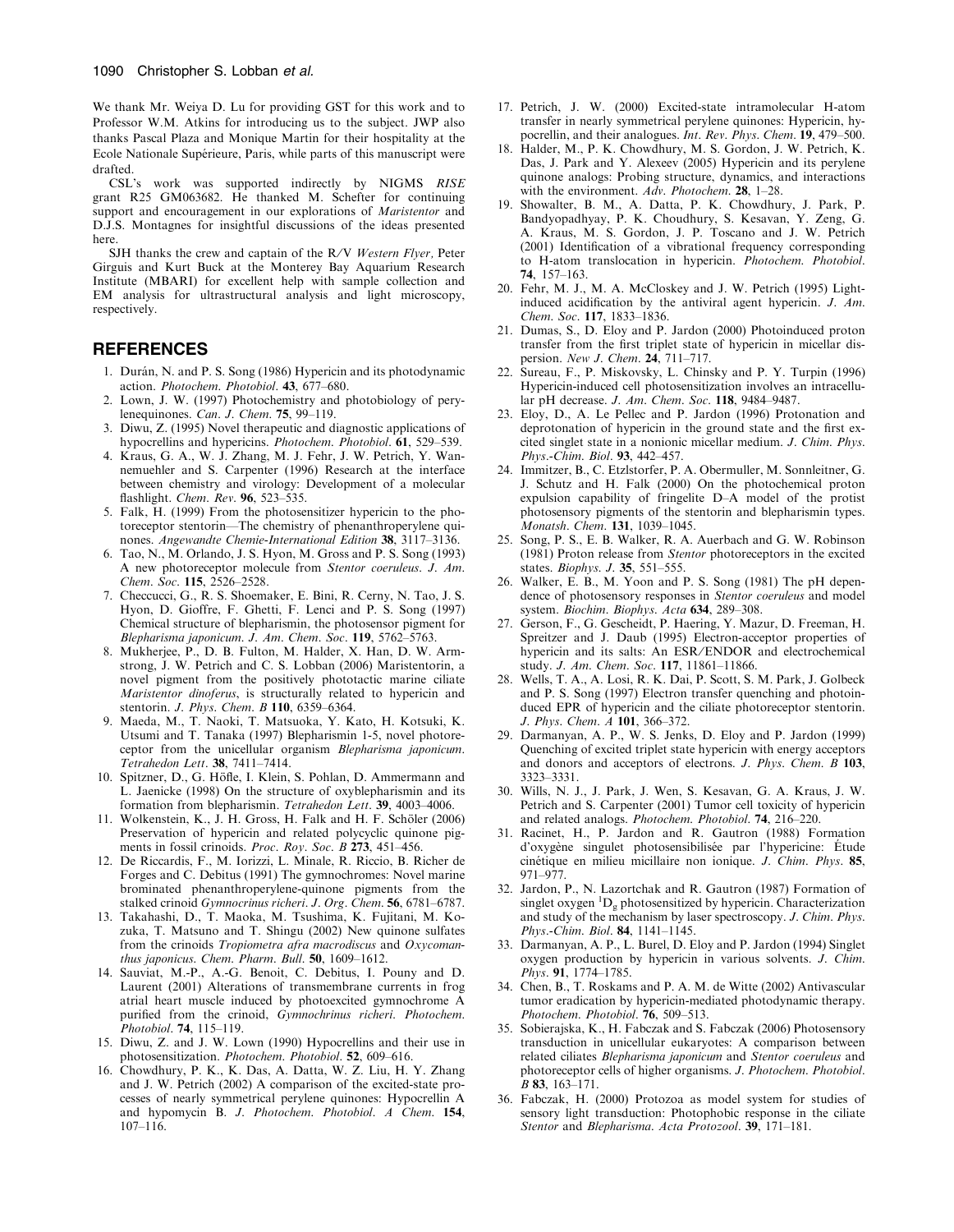- 37. Sgarbossa, A., G. Checcucci and F. Lenci (2002) Photoreception and photomovements of microorganisms. *Photochem. Photobiol. Sci.* 1, 459–467.
- 38. Song, P. S. (1999) Photosensory signal transduction in *Stentor coeruleus*. *J. Photoscience* 6, 37–45.
- 39. Song, P. S. (2005) Hypericin-like photoreceptors. In *Handbook of Photosensory Receptors* (Edited by J. L. Spudich and W. R. Briggs), pp. 417–432. Wiley VCH, Weinheim, Germany.
- 40. Plaza, P., M. Mahet, M. M. Martin, N. Angelini, M. Malatesta, G. Checcucci and F. Lenci (2005) Spectroscopic study of the chromophore-protein association and primary photoinduced events in the photoreceptor of *Blepharisma japonicum*. *Photochem. Photobiol. Sci.* 4, 754–761.
- 41. Giese, A. C. (1973) *Blepharisma: The Biology of a Light-Sensitive Protozoan*. Stanford University Press, Palo Alto, CA.
- 42. Terazima, M. N., H. Lio and T. Harumoto (1999) Toxic and phototoxic properties of the protozoan pigments blepharismin and oxyblepharismin. *Photochem. Photobiol.* 69, 47–54.
- 43. Foissner, W. and S. Wölfl (1994) Revision of the genus Stentor Oken (Protozoa, Ciliophora) and description of *S. araucanus* nov. spec. from South American lakes. *J. Plankton Res.* 16, 255–289.
- 44. Lobban, C. S., M. Schefter, A. G. B. Simpson, X. Pochon, J. Pawlowski and W. Foissner (2002) *Maristentor dinoferus* n. gen., n. sp., a giant heterotrich ciliate (Spirotrichea: Heterotrichida) with zooxanthellae, from coral reefs on Guam, Mariana Islands. *Mar. Biol.* 140, 411–423.
- 45. Lobban, C. S., M. Schefter, A. G. B. Simpson, X. Pochon, J. Pawlowski and W. Foissner (2002) *Maristentor dinoferus* n. gen., n. sp., a giant heterotrich ciliate (Spirotrichea: Heterotrichida) with zooxanthellae, from coral reefs on Guam, Mariana Islands. *Mar. Biol.* 141, 207–208.
- 46. Marangoni, R., L. Gobbi, F. Verni, G. Albertini and G. Colombetti (1996) Pigment granules and hypericin-like fluorescence in the marine ciliate *Fabrea salina*. *Acta Protozool.* 35, 177–182.
- 47. Podesta`, A., R. Marangoni, C. Villani and G. Colombetti (1994) A rhodopsin-like molecule on the plasma membrane of *Fabrea salina*. *J. Eukaryot. Microbiol.* 41, 565–569.
- 48. Miyake, A., T. Harumoto, B. Salvi and V. Rivola (1990) Defensive function of pigment granules in *Blepharisma*. *Eur. J. Protistol.* 25, 310–315.
- 49. Miyake, A., T. Harumoto and H. Iio (2001) Defense function of pigment granules in *Stentor coeruleus*. *Eur. J. Protistol.* 37, 77–88.
- 50. Miyake, A. F., P. Buonanno, P. Saltalamacchia, M. E. Masaki and H. Iio (2003) Chemical defense by means of extrusive cortical granules in the heterotrich ciliate *Climacostomum virens*. *Eur. J. Protistol.* 39, 25–36.
- 51. Harumoto, T., A. Miyake, N. Ishikawa, R. Sugibayashi, K. Zenfuku and H. Iio (1998) Chemical defense by means of pigmented extrusomes in the ciliate *Blepharisma japonica*. *Eur. J. Protistol.* 34, 458–470.
- 52. Buonanno, F., P. Saltalamacchia and A. Miyake (2005) Defence function of pigmentocysts in the karyorelictid ciliate *Loxodes striatus*. *Eur. J. Protistol.* 41, 151–158.
- 53. Masaki, M. E., S. Hiro, Y. Usuki, T. Harumoto, M. N. Terazima, F. Buonanno, A. Miyake and H. Iio (2004) Climacostol, a defense toxin of *Climacostomum virens* (Protozoa, Ciliata), and its congeners. *Tetrahedron* 60, 7041–7048.
- 54. Modenutti, B. E., E. G. Balsiero and R. Moeller (1998) Vertical distribution and resistance to ultraviolet radiation of a planctonic ciliate, *Stentor araucanus*. *Verh. Int. Ver. Theoret. Angew. Limnol.* 26, 1636–1640.
- 55. Sommaruga, R., K. Whitehead, J. M. Shick and C. S. Lobban (2006) Mycosporine-like amino acids in the zooxanthella-ciliate symbiosis *Maristentor dinoferus*. *Protist* 157, 185–191.
- 56. Schlichter, D., U. Meier and H. W. Fricke (1994) Improvement of photosynthesis in zooxanthellate corals by autofluorescent chromatophores. *Oecologia* 99, 124–131.
- 57. Miao, W., A. G. B. Simpson, C. Fu and C. S. Lobban (2005) The giant zooxanthellae-bearing ciliate *Maristentor dinoferus* is closely related to Folliculinidae. *J. Eukaryot. Microbiol.* 54, 11–15.
- 58. Lynn, D. H. and E. B. Small (2000) Phylum Ciliophora DoFlein. In *An Illustrated Guide to the Protozoa*, 2nd edn (Edited by J. J. Lee, G. F. Leedale and P. Bradbury), pp. 371–656. Society of Protozoologists, Lawrence, KS.
- 59. Finlay, B. J. and T. Fenchel (1986) Photosensitivity in the ciliated protozoan *Loxodes*: Pigment granules, adsorption and action spectra, blue light perception, and ecological significance. *J. Protozool.* 33, 534–542.
- 60. Kim, I. H., J. S. Rhee, J. W. Huh, S. Florell, B. Faure, K. W. Lee, T. Kahsai, P. S. Song, N. Tamai and T. Yamazaki (1990) Structure and function of the photoreceptor stentorins in *Stentor coeruleus.* I. Partial characterization of the photoreceptor organelle and stentorins. *Biochim. Biophys. Acta* 1040, 43–57.
- 61. Matsuoka, T., D. Tokumori, H. Kotsuki, M. Ishida, M. Matsushita, S. Kimura, S. Itoh and G. Checcucci (2000) Analyses of structure of photoreceptor organelle and blepharismin-associated protein in unicellular eukaryote *Blepharisma*. *Photochem. Photobiol.* 72, 709–713.
- 62. Tartar, V. (1961) *The Biology of Stentor*. Pergamon Press, London.
- 63. Fauré-Fremiet, E. (1932) Division et morphogenèse chez *Folliculuina ampulla* O.F. Mu¨ller. *Bull. Biol. Fr. Belg.* 66, 77–110.
- 64. Hausmann, K. (1978) Extrusive organelles in protists. *Int. Rev. Cytol.* 52, 197–276.
- 65. Rosati, G. and L. Modeo (2003) Extrusomes in ciliates: Diversification, distribution, and phylogenetic implications. *J. Eukaryot. Microbiol.* 50, 383–402.
- 66. Mulisch, M. and K. Hausmann (1983) Lorica construction in *Eufolliculina* sp. (Ciliophora, Heterotrichida). *J. Protozool.* 30,  $97-104$
- 67. Barbier, M., E. Fauré-Fremiet and E. Lederer (1956) Sur les pigments du cilie´ *Stentor niger*. *C. R. Acad. Sci., Paris* 242, 2182– 2184.
- 68. Møller, K. M. (1962) On the nature of stentorin. With an appendix on the photodynamic action of the pigment by K. M. Møller and A. H. Whiteley. *C. R. Trav. Lab. Carlsberg* 32, 471– 498.
- 69. Bary, B. M. (1950) Four new species of fresh-water ciliates from New Zealand. *Zool. Publs. Victoria Univ. Coll.* 2, 1–19.
- 70. Berger, H. and W. Foissner (1989) Morphology and biometry of some soil hypotrichs (Protozoa, Ciliophora) from Europe and Japan. *Bull. Br. Mus. Nat. Hist. (Zool.)* 55, 19–46.
- 71. Matsuoka, T., Y. Watanabe, Y. Sagara, M. Takayanagi and Y. Kato (1995) Additional evidence for blepharismin photoreceptor pigment mediating step-up photophobic response of unicellular organism, *Blepharisma*. *Photochem. Photobiol.* 62, 190–193.
- 72. Kraml, M. and W. Marwan (1983) Photomovement responses of the heterotrichous ciliate *Blepharisma japonicum*. *Photochem. Photobiol.* 37, 313–319.
- 73. Scevoli, P., F. Bisi, G. Colombetti, F. Ghetti, F. Lenci and V. Passarelli (1987) Photomotile responses of *Blepharisma japonicum.* I. Action spectra determination and time-resolved fluorescence of photoreceptor pigments. *J. Photochem. Photobiol. B* 1, 75–84.
- 74. Das, S. M. (1949) British Folliculinidae (Ciliata, Heterotricha). *J. Mar. Biolog. Assoc. UK* 28, 381–393.
- 75. Sjögren, L. (1964) On the existence of stentorin II in folliculinids. *Acta Zool.* 46, 1–5.
- 76. Mulisch, M. and D. J. Patterson (1983) *Eufolliculina uhligi* n. sp., a new member of the Folliculinidae (Ciliophora), with some comments on the genus *Eufolliculina* Hadži. *Protistologica* 19, 235–243.
- 77. Andrews, E. A. (1923) Folliculinida: Case making, anatomy, and transformation. *J. Morphol.* 38, 207–278.
- 78. Song, W. and N. Wilbert (2002) Faunistic studies on marine ciliates from the Antarctic benthic area, including descriptions of one epizoic form, 6 new species, and 2 new genera (Protozoa: Ciliophora). *Acta Protozool.* 41, 23–61.
- 79. Marangoni, R., S. Putoni, L. Favati and G. Colombetti (1994) Phototaxis in *Fabrea salina.* I. Action spectrum determination. *J. Photochem. Photobiol. B* 23, 149–154.
- 80. Ellis, J. M. (1937) The morphology, division and conjugation of the salt marsh ciliate, *Fabrea salina* Henneguy. *Univ. Calif. Publ. Zool.* 46, 343–388.
- 81. Van Dover, C. L., E. Z. Szuts, S. C. Chamberlain and J. R. Cann (1989) A novel eye in ''eyeless'' shrip from hydrothermal vents of the Mid-Atlantic Ridge. *Nature* 337, 458–460.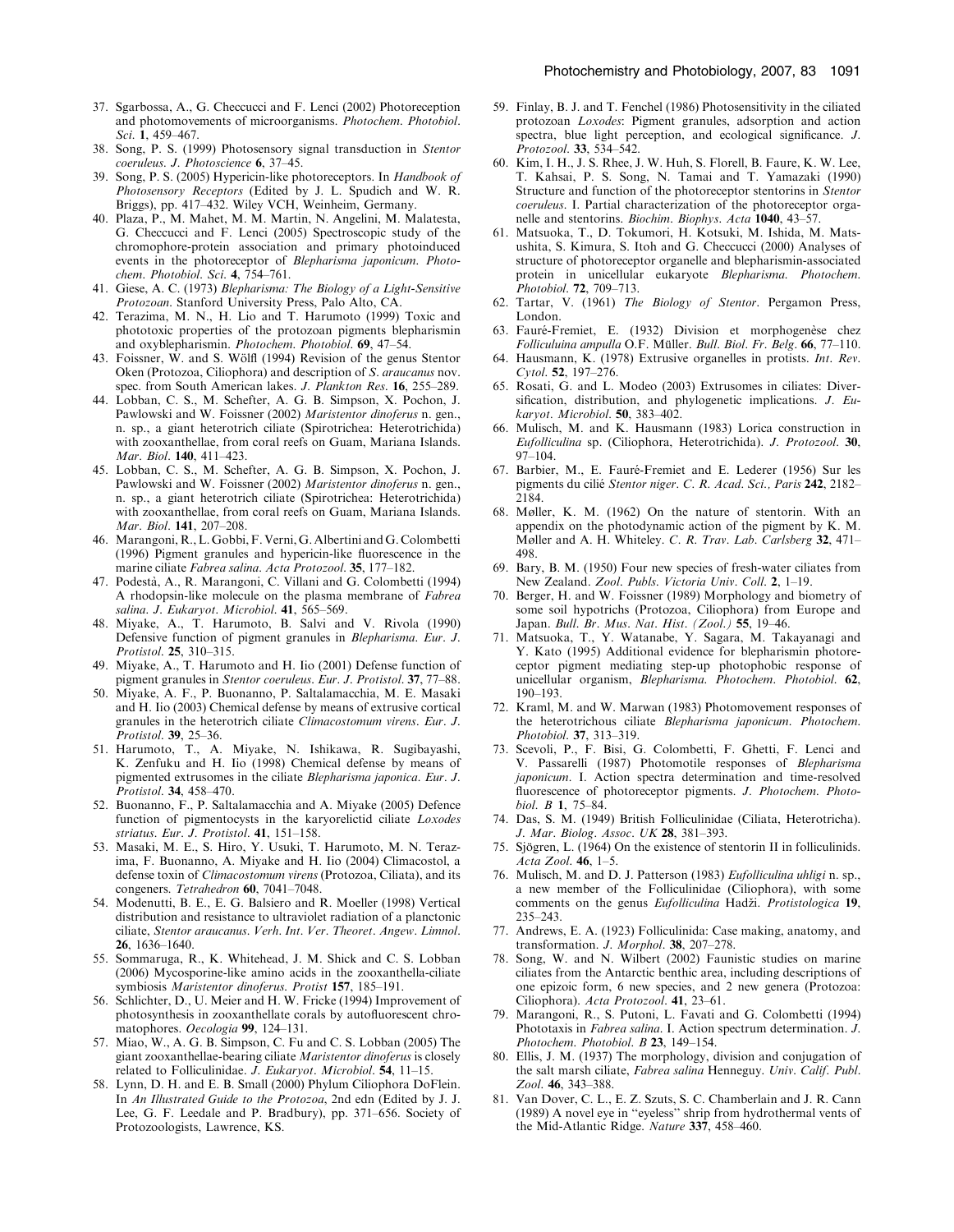- 82. Pelli, D. G. and S. C. Chamberlain (1989) The visibility of  $350^{\circ}$ C black-body radiation by the shrimp *Rimicaris exoculata* and man. *Nature* 337, 460–461.
- 83. Hegemann, P., W. Gärtner and R. Uhl (1991) All-trans retinal constitutes the functional chromophore in *Chlamydomonas* rhodopsin. *Biophys. J.* 60, 1477–1489.
- 84. Holland, E. M., H. Harz, R. Uhl and P. Hegemann (1997) Control of phobic behavioral responses by rhodopsin-induced photocurrents in *Chlamydomonas*. *Biophys. J.* 73, 1395–1401.
- 85. Sineshchekov, O. A. and J. L. Spudich (2005) Sensory rhodopsin signaling in green flagellate algae. In *Handbook of Photosensory Receptors* (Edited by W. R. Briggs and J. L. Spudich), pp. 25–42. Wiley VCH, Weinheim, Germany.
- 86. Iseki, M., S. Matsunaga, A. Murakami, K. Ohno, K. Shiga, K. Yoshida, M. Sugai, T. Takahashi, T. Hori and M. Watanabe (2002) A blue-light-activated adenylyl cyclase mediates photoavoidance in *Euglena gracilis*. *Nature* 415, 1047–1051.
- 87. Sgarbossa, A., S. Lucia, F. Lenci, D. Gioffré and G. Checcucci (1995) Effects of UV-B irradiation on motility and photoresponsiveness of the colored ciliate *Blepharisma japonicum*. *J. Photochem. Photobiol. B* 27, 243–249.
- 88. Ntefidou, M., M. Iseki, M. Watanabe, M. Lebert and D.-P. Häder (2003) Photoactivated adenylyl cyclase controls phototaxis in the flagellate *Euglena gracilis*. *Plant Physiol.* 133, 1517–1521.
- 89. Matsuoka, T. (1983) Negative phototaxis in *Blepharisma japonicum*. *J. Protozool.* 30, 409–414.
- 90. Menzies, E., N. Das and D. C. Wood (2004) Behaviors producing photodispersal in *Stentor coeruleus*. *Photochem. Photobiol.* 80, 401–407.
- 91. Song, P. S., D.-P. Häder and K. L. Poff (1980) Phototactic orientation by the ciliate, *Stentor coeruleus*. *Photochem. Photobiol.* 32, 781–786.
- 92. Fenchel, T. and B. J. Finlay (1986) Photobehavior of the ciliated protozoan *Loxodes*: Taxic, transient, and kinetic responses in the presence and absence of oxygen. *J. Protozool.* 33, 139–145.
- 93. Fenchel, T. and B. J. Finlay (1984) Geotaxis in the ciliated protozoan *Loxodes*. *J. Exp. Biol.* 110, 17–33.
- 94. Tuffrau, M. (1957) Les facteurs essentials du phototropisme chez le cilie´ heterotriche *Stentor niger*. *Bull. Soc. Zool. Fr.* 82, 354–356.
- 95. Andrews, E. A. (1946) Folliculinids on a hermit crab from Texas. *Trans. Am. Microscop. Soc.* 65, 359–361.
- 96. Hadži, J. (1935) Über die Xenökie der adriatischen Follikuliniden. *Congr. Int. Zoologie, Sect. V, Lisbonne, Compte Rend.* 2, 924–940.
- 97. Antonius, A. A. and D. Lipscomb (2001) First protozoan coralkiller identified in the Indo-Pacific. *Atoll. Res. Rull.* 481, 23.
- 98. Johnson, C. H., I. Miwa, T. Kondo and J. W. Hastings (1989) Circadian rhythm of photoaccumulation in *Paramecium bursaria*. *J. Biol. Rhythms* 4, 405–415.
- 99. Niess, D., W. Reisser and W. Weissner (1981) The role of endosymbiotic algae in photoaccumulation of green *Paramecium bursaria*. *Planta* 152, 268–271.
- 100. Derguini, F., P. Mazur, K. Nakanishi, D. M. Starace, J. Saranak and K. W. Foster (1991) All-trans-retinal is the chromophore bound to the photoreceptor of the alga *Chlamydomonas reinhardtii*. *Photochem. Photobiol.* 54, 1017–1021.
- 101. Das, K., A. V. Smirnov, J. Wen, P. Miskovsky and J. W. Petrich (1999) Photophysics of hypericin and hypocrellin A in complex with subcellular components: Interactions with human serum albumin. *Photochem. Photobiol.* 69, 633–645.
- 102. Gai, F., M. J. Fehr and J. W. Petrich (1993) Ultrafast excitedstate processes in the antiviral agent hypericin. *J. Am. Chem. Soc.* 115, 3384–3385.
- 103. Gai, F., M. J. Fehr and J. W. Petrich (1994) Role of solvent in excited-state proton-transfer in hypericin. *J. Phys. Chem.* 98, 8352–8358.
- 104. Gai, F., M. J. Fehr and J. W. Petrich (1994) Observation of excitedstate tautomerization in the antiviral agent hypericin and identification of its fluorescent species. *J. Phys. Chem.* 98, 5784–5795.
- 105. Das, K., D. S. English, M. J. Fehr, A. V. Smirnov and J. W. Petrich (1996) Excited-state processes in polycyclic quinones: The light-induced antiviral agent, hypocrellin, and a comparison with hypericin. *J. Phys. Chem.* 100, 18275–18281.
- 106. Das, K., D. S. English and J. W. Petrich (1997) Deuterium isotope effect on the excited-state photophysics of hypocrellin: Evidence for proton or hydrogen atom transfer. *J. Phys. Chem. A* 101, 3241–3245.
- 107. Das, K., D. S. English and J. W. Petrich (1997) Solvent dependence on the intramolecular excited-state proton or hydrogen atom transfer in hypocrellin. *J. Am. Chem. Soc.* 119, 2763–2764.
- 108. Das, K., A. V. Smirnov, M. D. Snyder and J. W. Petrich (1998) Picosecond linear dichroism and absorption anisotropy of hypocrellin: Toward a unified picture of the photophysics of hypericin and hypocrellin. *J. Phys. Chem. B* 102, 6098–6106.
- 109. Das, K., E. Dertz, J. Paterson, W. Zhang, G. A. Kraus and J. W. Petrich (1998) Hypericin, hypocrellin, and model compounds: Steady-state and time-resolved fluorescence anisotropies. *J. Phys. Chem. B* 102, 1479–1484.
- 110. Das, K., K. D. Ashby, J. Wen and J. W. Petrich (1999) Temperature dependence of the excited-state intramolecular proton transfer reaction in hypericin and hypocrellin A. *J. Phys. Chem. B* 103, 1581–1585.
- 111. English, D. S., K. Das, K. D. Ashby, J. Park, J. W. Petrich and E. W. Castner (1997) Confirmation of excited-state proton transfer and ground-state heterogeneity in hypericin by fluorescence upconversion. *J. Am. Chem. Soc.* 119, 11585–11590.
- 112. English, D. S., K. Das, J. M. Zenner, W. Zhang, G. A. Kraus, R. C. Larock and J. W. Petrich (1997) Hypericin, hypocrellin, and model compounds: Primary photoprocesses of light-induced antiviral agents. *J. Phys. Chem. A.* 101, 3235–3240.
- 113. English, D. S., W. Zhang, G. A. Kraus and J. W. Petrich (1997) Excited-state photophysics of hypericin and its hexamethoxy analog: Intramolecular proton transfer as a nonradiative process in hypericin. *J. Am. Chem. Soc.* 119, 2980–2986.
- 114. Smirnov, A. V., K. Das, D. S. English, Z. Wan, G. A. Kraus and J. W. Petrich (1999) Excited-state intramolecular H atom transfer of hypericin and hypocrellin A investigated by fluorescence upconversion. *J. Phys. Chem. A* 103, 7949–7957.
- 115. Fleming, G. R. (1986) *Chemical Applications of Ultrafast Spectroscopy*. Oxford University Press, London.
- 116. Birks, J. B. (1970) *Photophysics of Aromatic Molecules*. Wiley-Interscience, London.
- 117. Lakowicz, J. R. (1999) *Principles of Fluorescence Spectroscopy*. Kluwer Academic, New York.
- 118. Chowdhury, P. K., M. Halder, L. Sanders, T. Calhoun, J. Anderson, D. W. Armstrong, X. Song and J. W. Petrich (2004) Dynamic solvation in room temperature ionic liquids. *J. Phys. Chem. B* 108, 10245–10255.
- 119. Plaza, P., M. Mahet, O. N. Tchaikovskaya and M. M. Martin (2005) Excitation energy effect on the early photophysics of hypericin in solution. *Chem. Phys. Lett.* 408, 96–100.
- 120. Chaloupka, R., F. Sureau, E. Kocisova and J. W. Petrich (1998) Hypocrellin A photosensitization involves an intracellular pH decrease in 3T3 cells. *Photochem. Photobiol.* 68, 44–50.
- 121. Peters, T. (1985) Serum albumin. *Adv. Protein Chem.* 37, 161–245.
- 122. Fehske, K. J., W. E. Muller and U. Wollertt (1979) The lone tryptophan residue of human serum albumin as part of the specific warfarin binding site. *Mol. Pharmacol.* 16, 778–779.
- 123. Davila, J. and A. Harriman (1990) Photochemical and radiolytic oxidation of a zinc porphyrin bound to human serum albumin. *J. Am. Chem. Soc.* 112, 2686–2690.
- 124. Miskovsky, P., D. Jancura, S. Sanchez-Cortes, E. Kocisova and L. Chinsky (1998) Antiretrovirally active drug hypericin binds the IIA subdomain of human serum albumin: Resonance Raman and surface-enhanced Raman spectroscopy study. *J. Am. Chem. Soc.* 120, 6374–6379.
- 125. Senthil, V., J. W. Longworth, C. A. Ghiron and L. I. Grossweiner (1992) Photosensitization of aqueous model systems by hypericin. *Biochem. Biophys. Acta.* 1115, 192–200.
- 126. Kohler, M., J. Gafert, J. Friedrich, H. Falk and J. Meyer (1996) Hole-burning spectroscopy of proteins in external fields: Human serum albumin complexed with the hypericinate ion. *J. Phys. Chem.* 100, 8567–8572.
- 127. Falk, H. and J. Meyer (1994) On the homo- and heteroassociation of hypericin. *Monatsh. Chem.* 125, 753–762.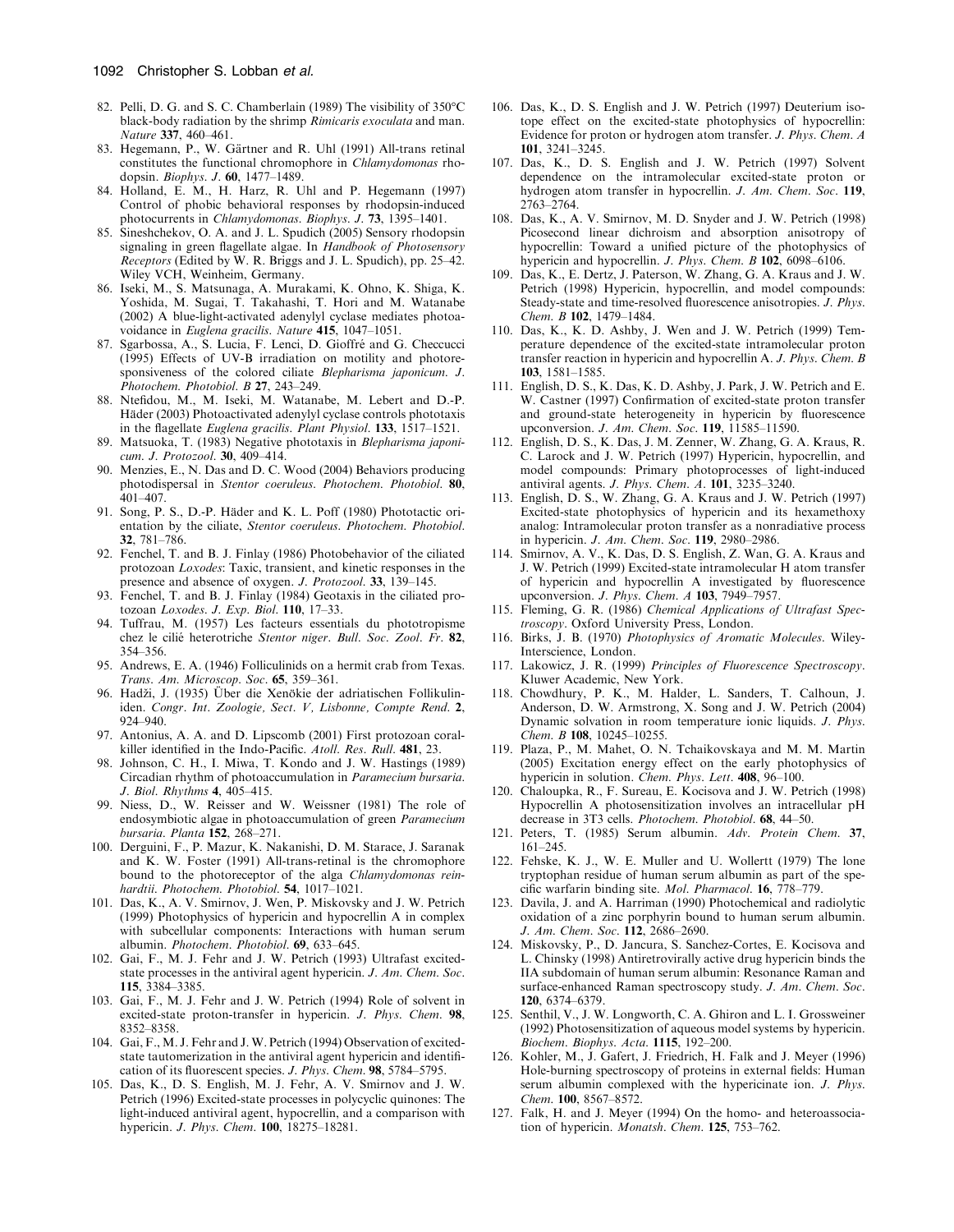- 128. Senthil, V., L. R. Jones, K. Senthil and L. I. Grossweiner (1994) Hypericin photosensitization in aqueous model systems. *Photochem. Photobiol.* 59, 40–47.
- 129. Burel, L. and P. Jardon (1996) Homo-association de l'hypericine dans l'eau et consequences pour ses proprietes photodynamiques. *Journal de Chimie Physique et de Physico-Chimie Biologique* 93, 300–316.
- 130. Dai, R., T. Yamazaki, I. Yamazaki and P. S. Song (1995) Initial spectroscopic characterization of the ciliate photoreceptor stentorin. *Biochim. Biophys.* 1231, 58–68.
- 131. Angelini, N., A. Quaranta, G. Checcucci, P. S. Song and F. Lenci (1998) Electron transfer fluorescence quenching of *Blepharisma japonicum* photoreceptor pigments. *Photochem. Photobiol.* 68, 864–868.
- 132. Adman, E. T., I. Le Trong, R. E. Stenkamp, B. S. Nieslanik, E. C. Dietze, G. Tai, C. Ibarra and W. M. Atkins (2001) Localization of the C-terminus of rat glutathione S-transferase A1-1: Crystal structure of mutants W21F and W21F⁄ F220Y. *Proteins: Struc. Func. Gen.* 42, 192–200.
- 133. Lu, W. D. and W. M. Atkins (2004) A novel antioxidant role for ligandin behavior of glutathione S-transferases: Attenuation of the photodynamic effects of hypericin. *Biochemistry* 43, 12761– 12769.
- 134. Halder, M., P. K. Chowdhury, R. Das, P. Mukherjee, W. M. Atkins and J. W. Petrich (2005) Interaction of glutathione S-transferase with hypericin: A photophysical study. *J. Phys. Chem. B* 109, 19484–19489.
- 135. Savikhin, S., N. Tao, P. S. Song and W. S. Struve (1993) Ultrafast pump-probe spectroscopy of the photoreceptor stentorins from the ciliate *Stentor coeruleus*. *J. Phys. Chem.* 97, 12379–12386.
- 136. Mahet, M., P. Plaza, M. M. Martin, G. Checcucci and F. Lenci (2007) Primary photoprocesses in oxyblepharismin interacting with its native protein partner. *J. Photochem. Photobiol. A Chem.* 185, 345–353.
- 137. Plaza, P., M. Mahet, M. M. Martin, G. Checcucci and F. Lenci (2007) Target analysis of primary photoprocesses involved in the oxyblepharismin-binding protein. *J. Phys. Chem. B* 111, 690– 696.
- 138. Giberson, R. T., R. S. Demaree Jr. and R. W. Nordhausen (1997) Four-hour processing of clinical/diagnostic specimens for electron microscopy using microwave technique. *J. Vet. Diagn. Invest.* 9, 61–67.
- 139. Swofford, D. L. (2003) *PAUP\*. Phylogenic Analysis Using Parsimony (\*and other methods)*. Sinauer Associates, Sunderland, Massachusetts.
- 140. Gong, Y. C., Y.-H. Yu, F.-Y. Zhu and W.-S. Feng (2007) Molecular phylogeny of *Stentor* (*Ciliophora*: *Heterotrichea*) based on small subunit ribosomal RNA sequences. *J. Eukaryot. Microbiol.* 54, 45–48.
- 141. Jankowski, A. W. (1980) Conspectus of a new system of the phylum Ciliophora. *Trudy Zool. Inst. Leningrad* 94, 103–121. (In Russian).
- 142. Stachowicz, J. J. and N. Lindquist (1997) Chemical defense among hydroids on pelagic *Sargassum*: Predator deterrence and adsorption of solar UV radiation by secondary metabolities. *Mar. Ecol. Prog. Ser.* 155, 115–126.
- 143. Häder, D.-P. and M. A. Häder (1991) Effects of solar radiation on motility in *Stentor coeruleus*. *Photochem. Photobiol.* 54, 423– 428.
- 144. Kawano, T., T. Kadono, T. Kosaka and H. Hosoya (2004) Green paramecia as an evolutionary winner of oxidative symbiosis: A hypothesis and supporting data. *Z. Naturforsch. C* 59, 538–542.
- 145. Repak, A. J. (1972) A redescription of *Climacostomum virens* (Ehrenberg) Stein and a proposal of a new heterotrich ciliate family, Climacostomidae, fam. n. *J. Protozool.* 19, 417–427.
- 146. Reisser, W. and B. Kurmeier (1984) The endosymbiotic unit of *Climacostomum virens* and *Chlorella* sp. symbiotic features of the association and host-symbiont regulatory mechanisms. *Protistologica* 20, 265–270.
- 147. Hufschmid, J. D. (1984) Bacterial endosymbionts 'theta' of the heterotrich ciliate *Climacostomum virens*. *Cell. Mol. Life Sci.* 40, 1161–1163.
- 148. Karadzhian, B. P. and A. E. Vishiakov (2002) Endosymbiotic bacteria and their relationship with *Chlorella* in the ciliate *Climacostomum virens*. *Tsitologiia* 44, 1233–1237 (in Russian).
- 149. König, G. M., S. Kehraus, S. F. Seibert, A. Abdel-Kateff and D. Müller (2006) Natural products from marine organisms and their associated microbes. *Chembiochem* 7, 229–238.
- 150. Stabell, T., T. Andersen and D. Klaveness (2002) Ecological significance of endosymbionts in a mixotrophic ciliate–an experimental test of a simple model of growth coordination between host and symbiont. *J. Plankton Res.* 24, 889–899.
- 151. Terazima, M. N. and T. Harumoto (2004) Defense function of pigment granules in the ciliate *Blepharisma japonicum* against two predatory protists, *Amoeba proteus* (Rhizopodea) and *Climacostomum virens* (Ciliata). *Zoolog. Sci.* 21, 823–828.
- 152. Torssell, K. B. G. (1997) *Natural Product Chemistry: A Mechanistic, Biosynthetic and Ecological Approach*. Swedish Pharmacological Society, Stockholm, Sweden.
- 153. Falk, H. and W. Schmitzberger (2004) On the bromination of hypericin: The gymnochrome chromophores. *Monatsh. Chem.* 124, 77–81.
- 154. Maron, J. L., M. Vila and J. Arnason (2004) Loss of enemy resistance among introduced populations of St. John's Wort (*Hypericum perforatum*). *Ecology* 85, 3243–3253.
- 155. Piovan, A., R. Filippini, R. Caniato, A. Borsarini, L. Bini Maleci and E. M. Cappelletti (2004) Detection of hypericins in the ''red glands'' of *Hypericum elodes* by ESI-MS ⁄ MS. *Phytochemistry* 65, 411–414.
- 156. Fenical, W. (1982) Natural products chemistry in the marine environment. *Science* 215, 923–928.
- 157. Hackett, J. D., D. M. Anderson, E. L. Erdner and D. Bhattacharya (2004) Dinoflagellates: A remarkable evolutionary experiment. *Am. J. Bot.* 91, 1523–1534.
- 158. Vasquez, M., C. Gruttner, S. Gallagher and E. R. B. Moore (2001) Detection and characterization of toxigenic bacteria associated with *Alexandrium catenella* and *Aulocomya ater* contaminated with PSP. *J. Shellfish Res.* 20, 1245–1249.
- 159. Dunne, R. P. and B. E. Brown (1996) Penetration of solar UVB radiation in shallow tropical waters and its potential biological effects on coral reefs: Results from the central Indian Ocean and Andaman Sea. *Mar. Ecol. Prog. Ser.* 144, 109–118.
- 160. Karentz, D. (2001) Chemical defenses of marine organisms against solar radiation exposure: UV-absorbing mycosporine amino acids and scytonemin. In *Marine Chemical Ecology* (Edited by J. B. McClitock and B. J. Baker). CRC Press, Boca Raton, Florida.
- 161. Martini, B., R. Marangoni, D. Gioffre´ and G. Colombetti (1997) Effect of UV-B irradiation on motility and photomotility of the marine ciliate *Fabrea salina*. *J. Photochem. Photobiol. B* 39, 197– 203.
- 162. Lenci, F., G. Checcucci, F. Ghetti, D. Gioffre and A. Sgarbossa (1997) Sensory perception and transduction by the ciliate *Blepharisma japonicum*. *Biochim. Biophys. Acta* 1336, 23–27.
- 163. Shick, J. M. and W. C. Dunlap (2002) Mycosporine-like amino acids and related gadusols: Biosynthesis, accumulation, and UV-protective functions in aquatic organisms. *Annu. Rev. Physiol.* 64, 223–262.
- 164. Sonntag, B., M. Summerer and R. Sommaruga (2007) Sources of mycosporine-like amino acids in planktonic *Chlorella*-bearing ciliates (*Ciliophora*). *Freshw. Biol.* (In press, DOI: 10:1111/j.1365- 2427.2007.01778.x).
- 165. Woelfl, S. and W. Geller (2002) *Chlorella*-bearing ciliates dominate in an oligotrophic North Patagonian Lake (Lake Pirehueico, Chile): Abundance, biomass and symbiotic photosynthesis. *Freshw. Biol.* 47, 231–242.
- 166. Laybourn-Parry, J., S. J. Perriss, G. Seaton and J. Rohozinski (1997) A mixotrophic ciliate as a major contributor to plankton photosynthesis in Australian lakes. *Limnol. Oceanogr.* 42, 1463– 1467.
- 167. Lynn, D. H. (2002) Classification of the Phylum Ciliophora, down to genus. Available at: http://www.uoguelph.ca/~ciliates/ classification/genera.html. Accessed on 17 July 2007.
- 168. Song, W., A. Warren, D. Ji, M. Wang and K. Al-Rasheid (2003) New contributions to two heterotrichous ciliates, *Folliculina*